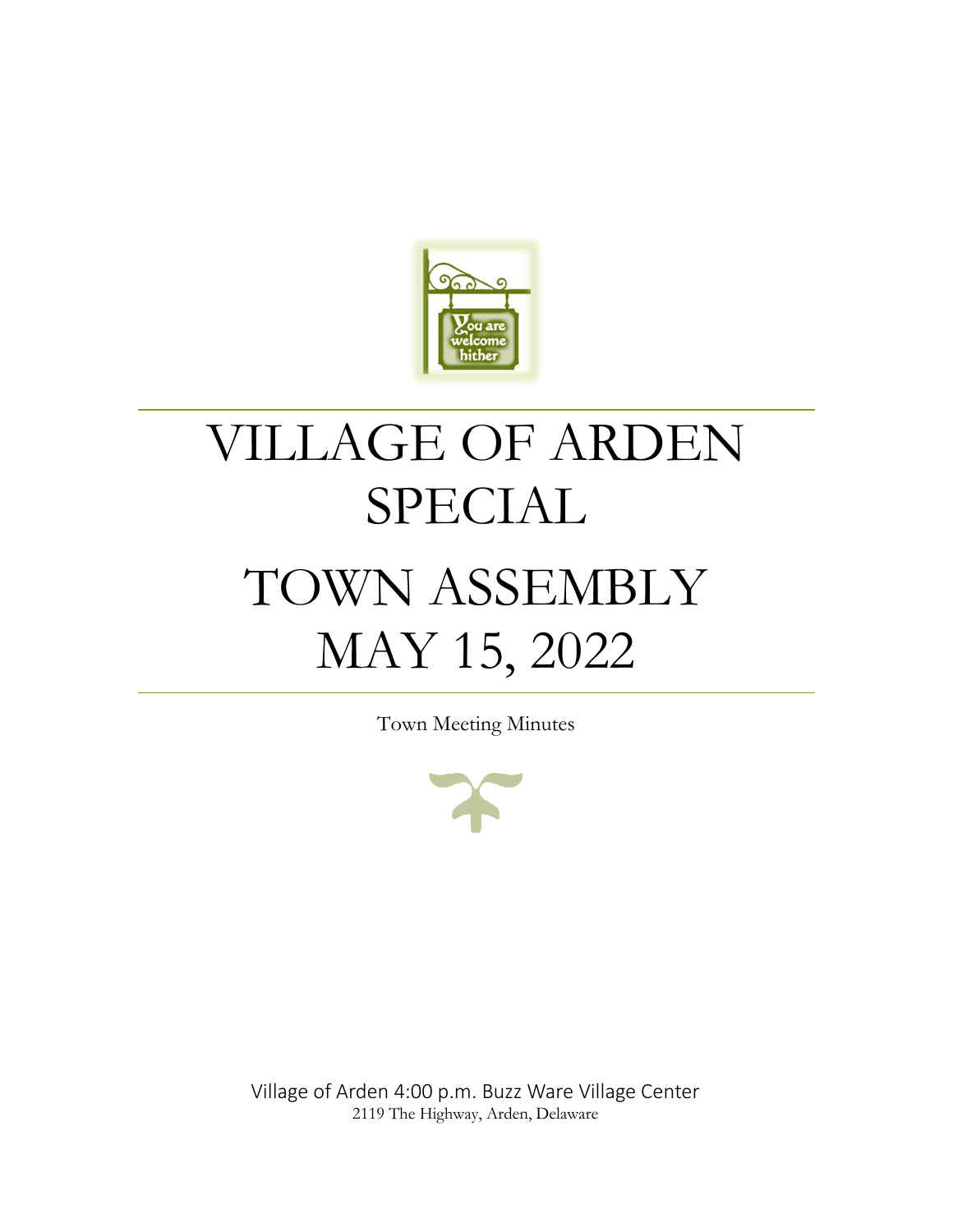## **Attendance:** 50

| Jan          | Westerhouse | $\mathbf{1}$   | Simon          | Hamermesh      | 26 |
|--------------|-------------|----------------|----------------|----------------|----|
| Lisa         | Mullinax    | $\overline{2}$ | Grace E        | Ressler        | 27 |
| Tom          | Wheeler     | $\mathfrak{Z}$ | Sam            | Jordan         | 28 |
| Tanya        | Lazar       | $\overline{4}$ | Michelle       | Klein          | 29 |
| Jennifer     | Borders     | 5              | Stevie         | French         | 30 |
| Jeffrey      | Politis     | 6              | David D        | Claney         | 31 |
| Carol        | Larson      | 7              | Vicki          | Scott          | 32 |
| Steve        | Tanzer      | 8              | Patrick        | Barry          | 33 |
| Deborah M    | Ricard      | 9              | Beverly        | Clendening     | 34 |
| <b>Steve</b> | Benigni     | 10             | David          | Gerbec         | 35 |
| William      | Theis       | 11             | Ron            | Meick          | 36 |
| Larry        | Walker      | 12             | Rebecca        | Meick          | 37 |
| Elizabeth    | Varley      | 13             | Pam            | Politis        | 38 |
| Barbara Anne | Macklem     | 14             | Walter         | <b>Borders</b> | 39 |
| Sadi         | Somerville  | 15             | William 'Skip' | Bailey         | 40 |
| Marianne     | Cinaglia    | 16             | Cecilia        | Vore           | 41 |
| Denis        | O'Regan     | 17             | Sachin         | Puranik        | 42 |
| <b>Betty</b> | O'Regan     | 18             | Elizabeth      | Resko          | 43 |
| Mike         | Moran       | 19             | Eric           | Reed           | 44 |
| Bob          | Erenburg    | 20             | Danny          | Schweers       | 45 |
| Ellie        | Hansen      | 21             | Jill           | Althouse-Wood  | 46 |
| Barbara      | Henry       | 22             | <b>B</b> A     | <b>Beonett</b> | 47 |
| Warren       | Rosenkranz  | 23             | Andrew         | Larason        | 48 |
| Lisa         | Wolfe       | 24             | Joseph         | Dugan          | 49 |
| Rodney       | Jester      | 25             | Heidi          | Hoegger        | 50 |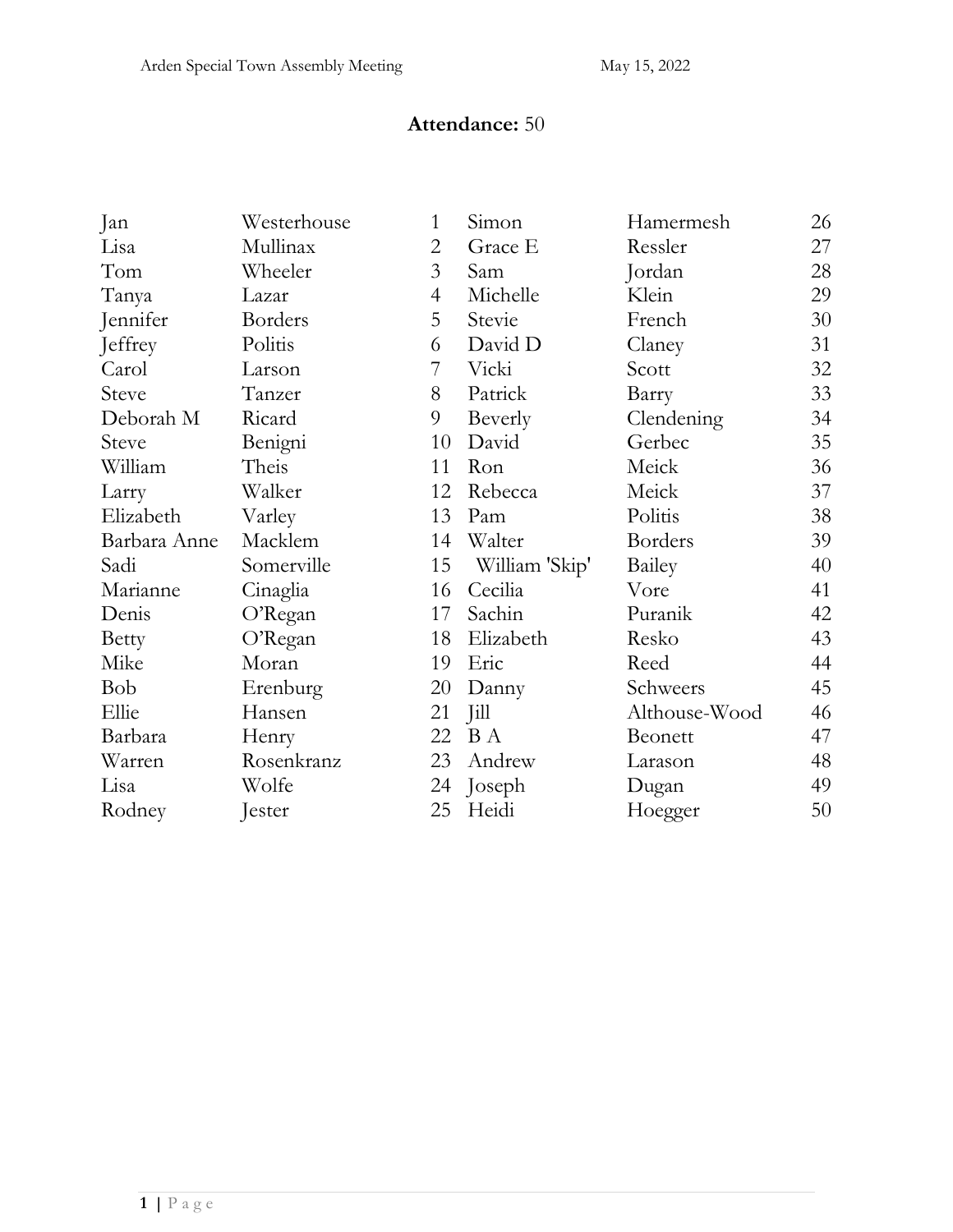**1.0 Call to Order** – Chairman Jeffrey Politis called meeting to order at 4: 05 p.m.

## **2.0 American Rescue Plan Act (ARPA) Funding in Arden**

A brief summary:

Introduction

■ ARPA (the American Rescue Plan Act) is a federal law passed by Congress and administered by the Treasury Department.

■ It "provides governments across the country with the resources needed to fight the pandemic, support families and businesses struggling with its public health and economic impacts; maintain vital public services, even amid declines in revenue resulting from the crisis; build a strong, resilient, and equitable recovery by making investments that support long-term growth and opportunity."

■ Arden received \$219,925

Legal Niceties

State of Delaware engaged the law firm of

Barnes & Thornburg, LLP

■ We are paying .004% or \$879.70 of our award for their guidance.

■ The new Final Rule, issued by the Treasury

Department on January 6, 2022, we may

elect:

■ "This will mean that we may use our full award for the provision of general government services."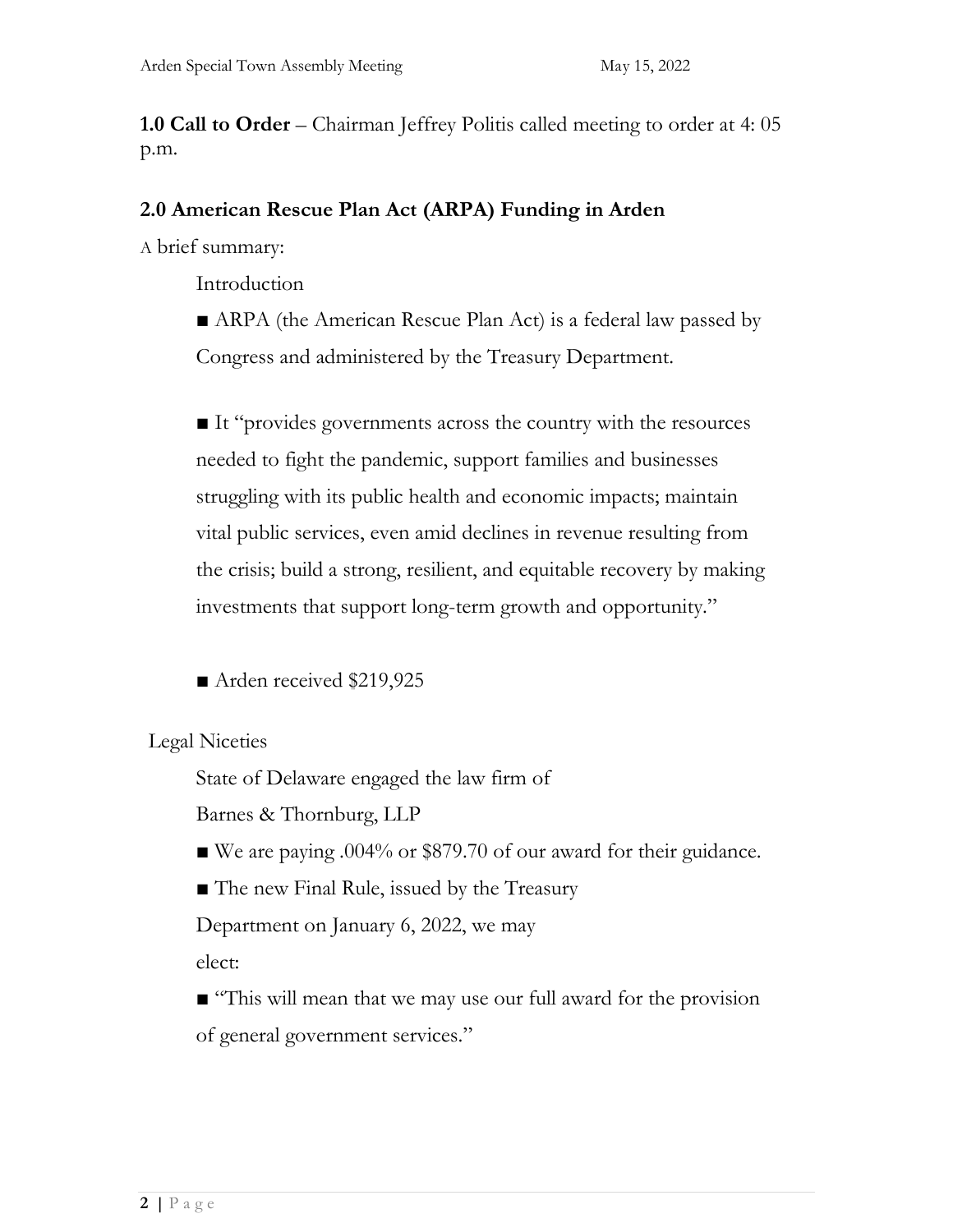ARPA Timeline in Arden

■ Summer 2021- First half of ARPA funds received by Town

■ September 27, 2021- Town Assembly confirms Community

Planning Committee should oversee process for funding projects (purely in an administrative capacity).

■ November 2021- Budget Referendum vote allows of spending of all ARPA funds

■ November 17, 2021- Open Public Meeting to discuss projects

■ January 6, 2022- Final Rule for ARPA issued by Treasury Department

■ January 12, 2022- Preliminary ARPA proposals due

■ January 19, 2022- Open Public Meeting to discuss projects

■ January 24, 2022- Town Assembly Zoom ranks 10 preliminary proposals

■ March 2022- Petition and scheduling to create a Special Town Meeting for ARPA

■ April 15, 2022- Final proposals due date– Five proposals received

■ TODAY--May 15, 2022- Special Town Meeting to discuss and vote on ARPA funding

■ FUTURE--December 2024- All ARPA funds must be spent

## ARPA Proposals

- A. Storm Water Management
- B. Playground Equipment -Sherwood Green
- C. BWVC Sewer System
- D. Arden Craft Shop Museum Website
- E. Playground Equipment Village Green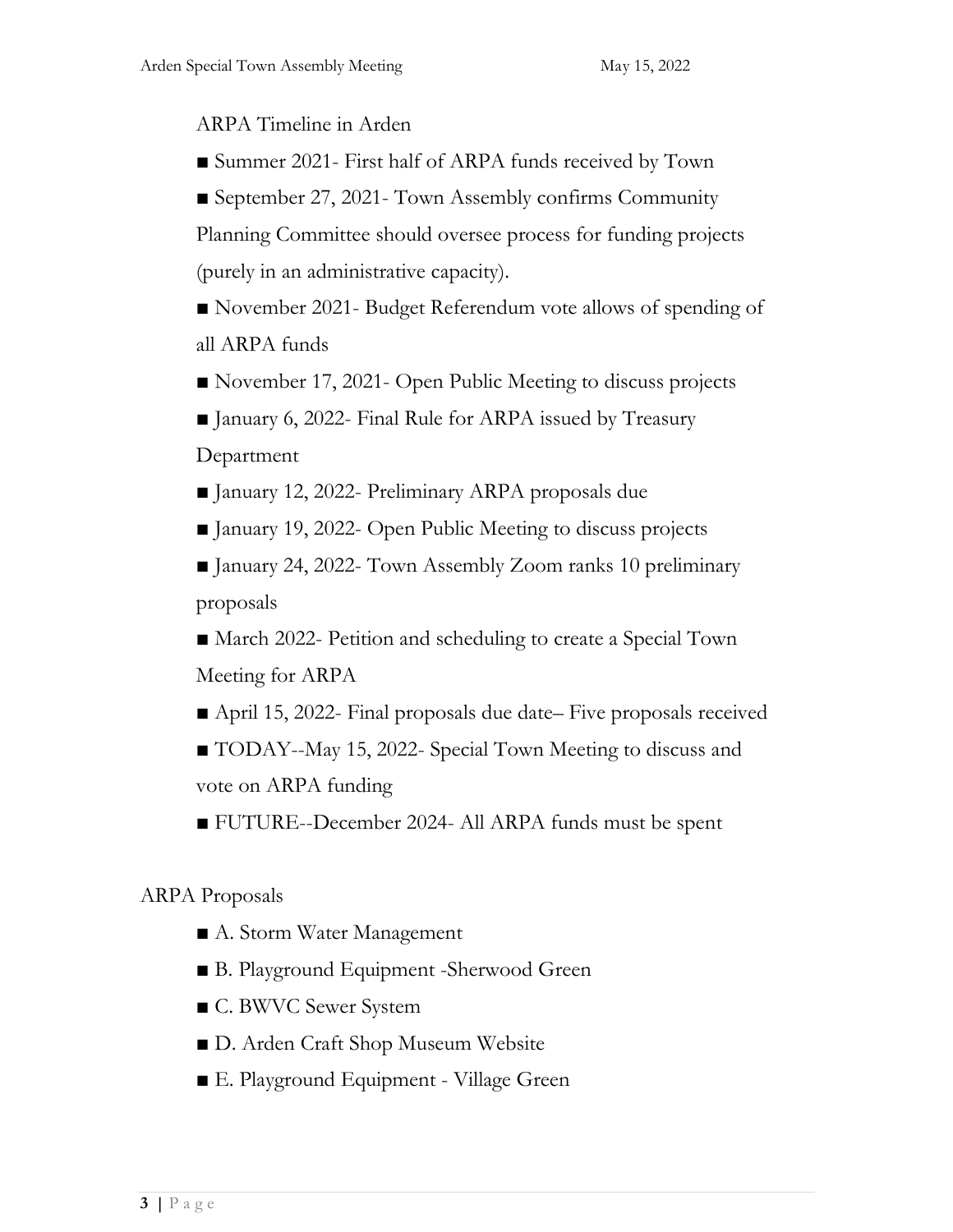## **3.0 Voting Procedures Explanation**

A Big Question We Asked: How should the Town vote on this?

■ In the end, we settled on a points system. It was chosen for its fairness and simplicity. The top points getters get funding first until we run out of money.

■ A "Contingency Fund" of about 10% is reserved for project overruns, the law firm's fee, and potentially another project proposal at a later date.

■ Parties involved in these decisions: Community Planning

Committee, Registration Committee and Town Assembly Chair ARPA Sample Ballot

| Column1                               | Column <sub>2</sub>                  | Column3            | Column4                                                                                                              |
|---------------------------------------|--------------------------------------|--------------------|----------------------------------------------------------------------------------------------------------------------|
| ARPA Proposals -- in order of<br>cost |                                      |                    | <b>VOTE</b>                                                                                                          |
|                                       |                                      |                    | YOUR VOTE • Write 1, 2, 3,<br>4 or 5 after each proposal. •<br>Do not leave any blank . Use<br>each number only once |
| Proposal Name                         |                                      | Estimated<br>Costs | Rank Approval<br>$0$ to $4$<br>(4 is highest approval)                                                               |
|                                       |                                      |                    |                                                                                                                      |
| A.                                    | <b>Storm Water Management</b>        | \$134,140          |                                                                                                                      |
| <b>B.</b>                             | Playground Equipment -Sherwood Green | \$14,000           |                                                                                                                      |
| C.                                    | Playground Equipment -Arden Green    | \$50,000           |                                                                                                                      |
| D.                                    | <b>BWVC Sewer System</b>             | \$16,000           |                                                                                                                      |
| E.                                    | Arden Craft Shop Museum Website      | \$15,000           |                                                                                                                      |
|                                       |                                      |                    |                                                                                                                      |
| <b>Total requests</b>                 |                                      | \$230,400          |                                                                                                                      |
|                                       |                                      |                    |                                                                                                                      |

Where we go from here

■ TODAY: tallying of votes, ARPA funding will be awarded.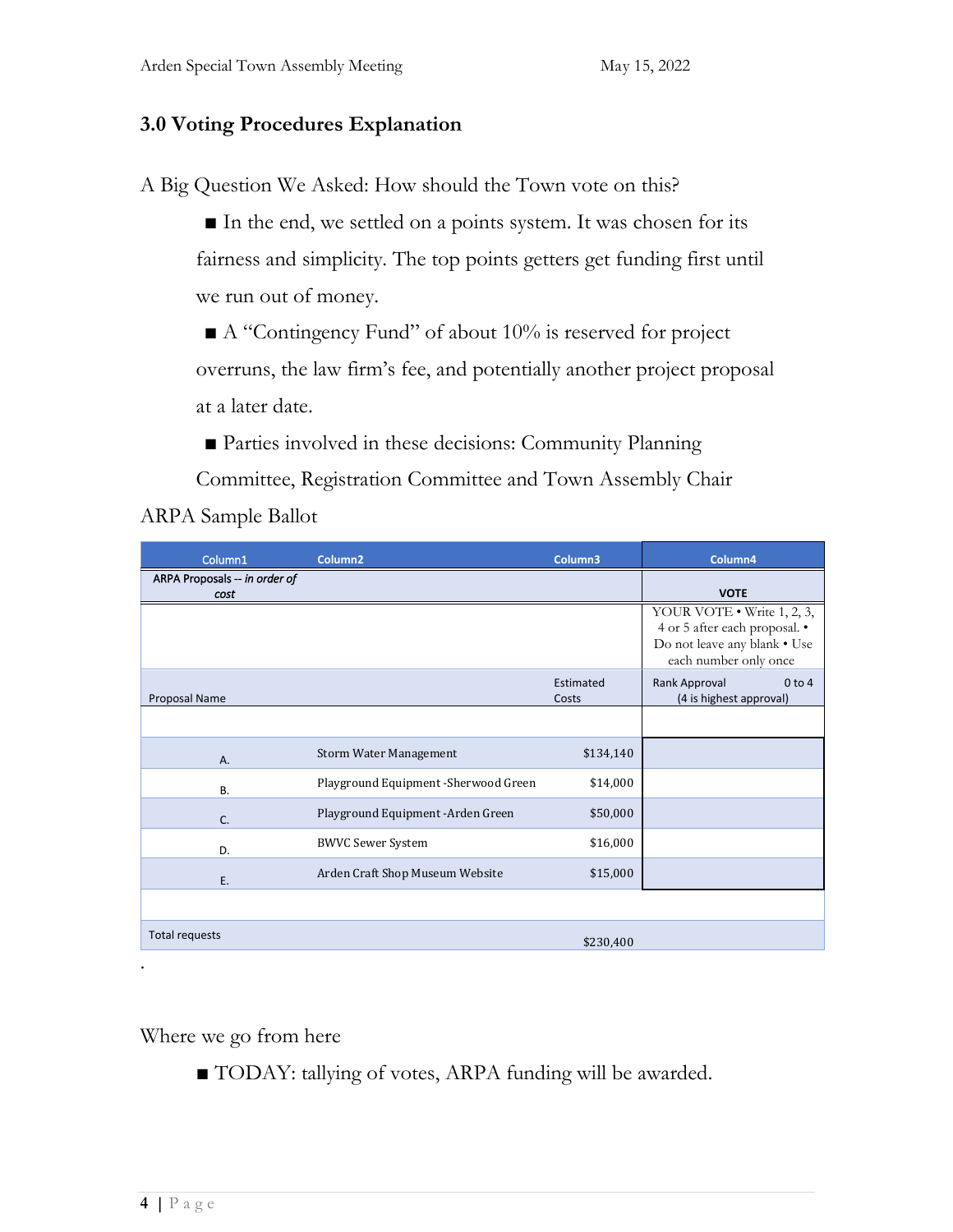■ The Treasurer will be monitoring the Town's ARPA compliance with all regulations and reporting.

■ Another project may be awarded funding at a later date. All funding must be spent by the end of 2024.

## **Thank you for your time and thoughtfulness in this process!**

#### **4.0 Presentation of Proposals**

A. Storm Water Management

#### PROPOSAL DESCRIPTION

Project Title: Engineering Design, Project Planning and Implementation for Storm Water Management Plan BMPs E1, E2 and E3.

Project Summary: ARPA funds are requested to supplement DNREC grants for the engineering design and detailed plans and the installation of all recommended BMPs for Watershed E in the Arden Storm Water Management Plan. The recommended BMPs include the installation of pervious paving on the Pump Path between Harvey Road and Wind Lane, the installation of a bioretention garden at the corner of Wind Lane and Mill Road, a larger bioretention garden located within the leaseholds between 2204 and 2212 Mill Road and an extension to the existing concrete gutter on the southeast side of Mill Road.

Full Project Description: Describe your project in detail. Why is this project important to the community? Attach more descriptive information to the end of this proposal as needed.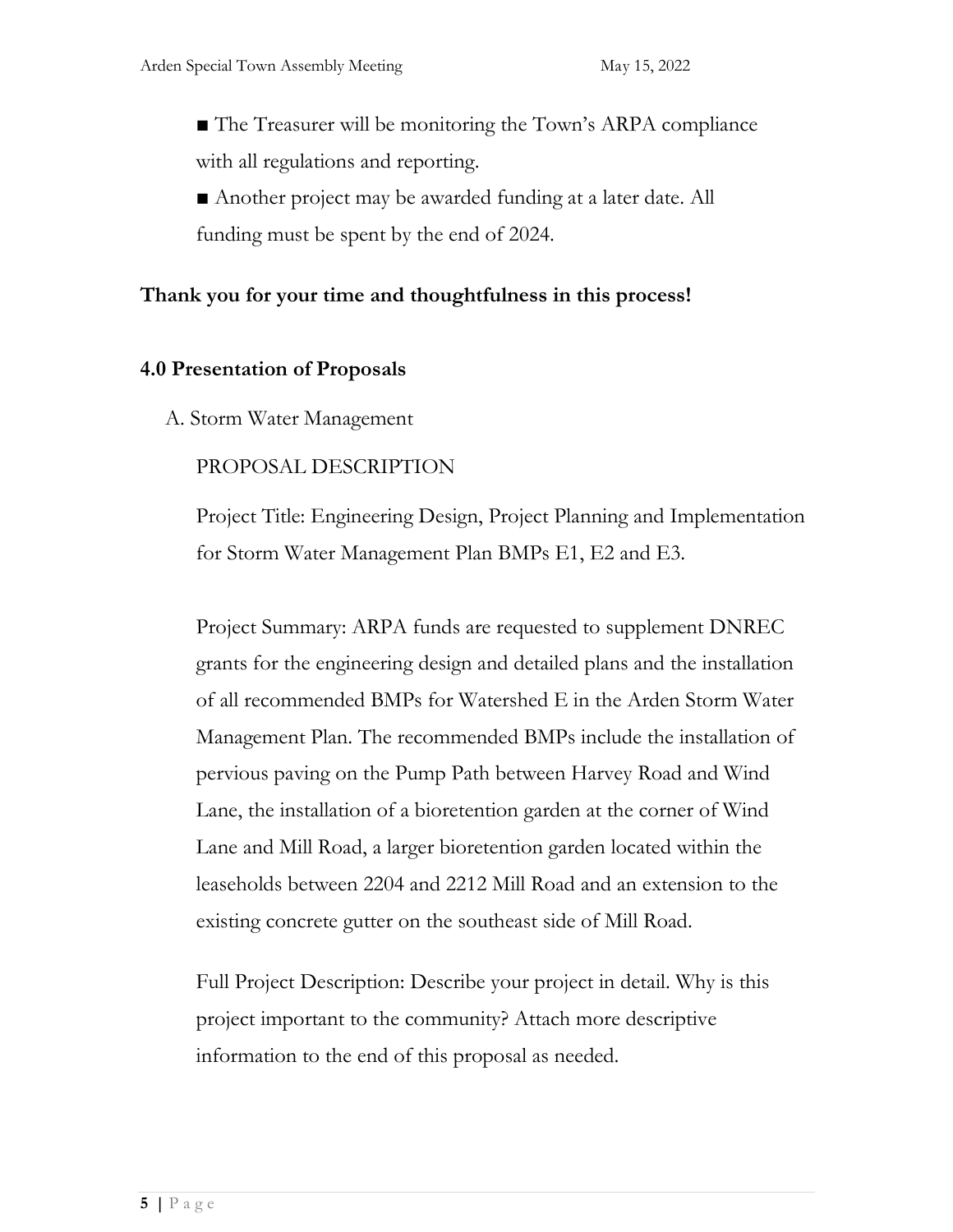The Village of Arden Stormwater Master Plan (SMP) developed by ForeSite Associates and funded by a DNREC Storm Water Management Planning Grant was finalized in February 2022. The purpose of this plan is to identify areas within the Village of Arden for implementation of Best Management Practices (BMPs) that reduce the impact of stormwater run-off to the waterways and natural lands that border the village. The Arden Civic and Forest Committees are requesting ARPA funds to supplement DNREC grant funds for the engineering design and installation of BMPs outlined in the SMP. Community Impact: Beyond the obvious water quality improvements important enough to be funded by state grants, water quality management underscores Arden's mandate from the original founders to value green spaces. With these "best management practices" Arden can lead in demonstrating responsible stewardship of the environment and serve as a model for other communities who need to retrofit infrastructure in order to improve water quality for all Delawareans.

The Civic and Forest Committees are requesting ARPA funds to supplement DNREC grant funds for the engineering design and installation of all recommended BMPs for Watershed E in the Storm Water Management Plan. Watershed E begins along the leaseholds at the beginning of the Pump Path at Harvey Road and flows along the path to Wind Lane where the flow splits, some runoff flows down Mill Lane and the rest flows along Wind Lane to Hillside Road and then down Hillside Road. Along Mill Lane, water travels through leaseholder yards before making its way to Naamans Creek. There is evidence of pavement erosion and sediment deposition along the water flow pathway and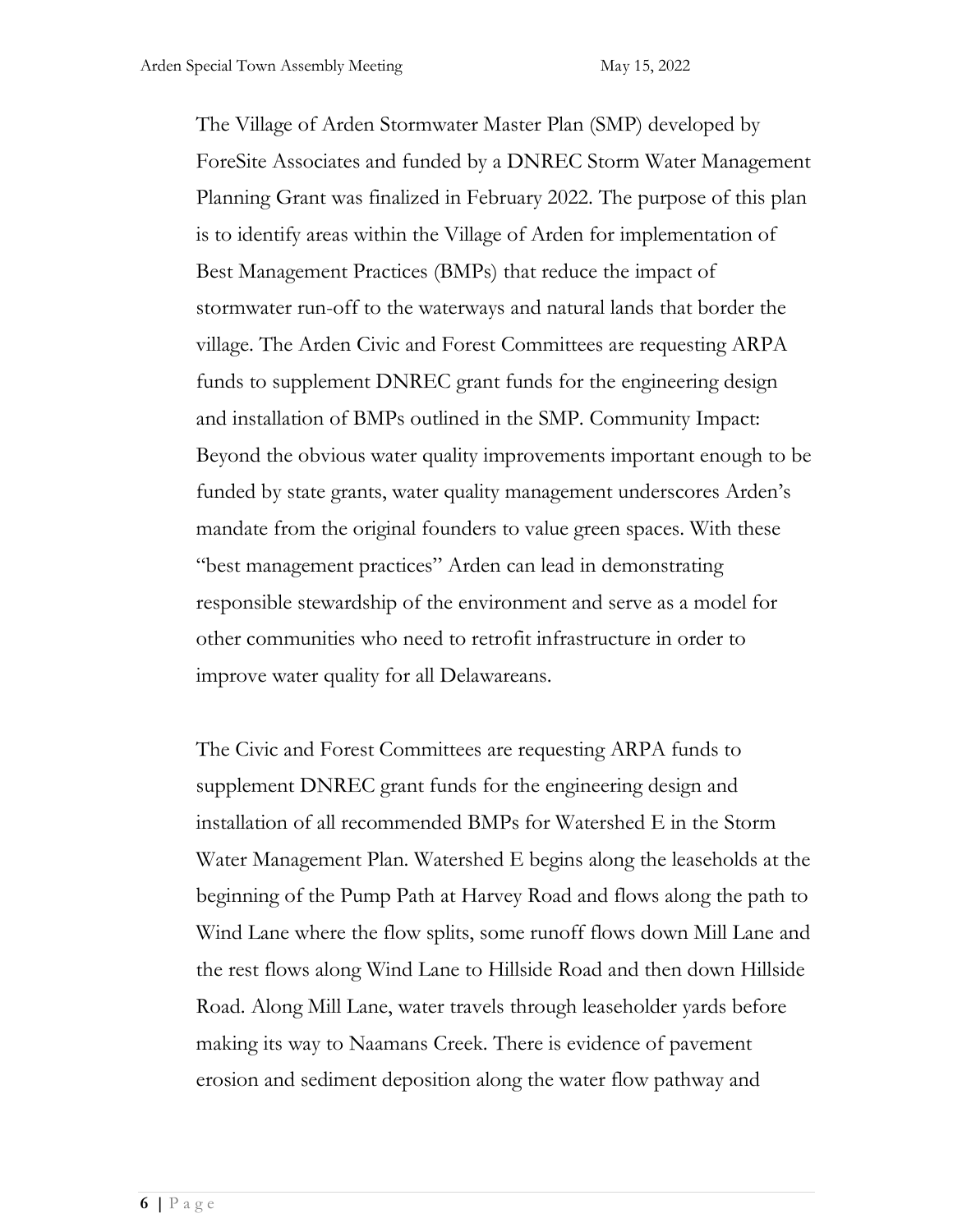particularly at the intersection of Mill Lane and Millers Road. These projects were chosen as a priority for ARPA funding for two reasons. Firstly, we expect to complete all the recommended BMPs on the entire watershed, highlighting the great improvements that result from increased rainwater infiltration and decreased erosion and sediment accumulation when water flow in an entire watershed is managed. Secondly, the recommended BMPs in this watershed will also serve as demonstrations to the community of a range of remediations that the SMP suggests for individual leaseholds. There are three suggested BMPs for this Watershed.

BMP E1 proposes converting the pavement of the Pump Path and the adjoining vehicle access lane between Harvey Road and Wind Lane to pervious paving to allow the capture and managed infiltration of water. Capturing stormwater flow at this high point in the watershed will help prevent downstream transport of sediment and pollutants. Pervious paving options include pervious asphalt, pavers, or concrete. We plan to install two types of pervious pavement to demonstrate two different approaches residents can implement on their leaseholds. We suggest porous asphalt or concrete in the upper and wider part of this path to replace the present asphalt. In the lower part of the path, we suggest permeable interlocking concrete pavers to replace the gravel path.

BMP E2 involves the installation of a small bioretention garden at the corner of Mill Road and Wind Lane, which is currently an area where stormwater flowing from areas along upper Wind Lane and Mill Lane leaseholds combine, before rushing down Mill Road. A bioretention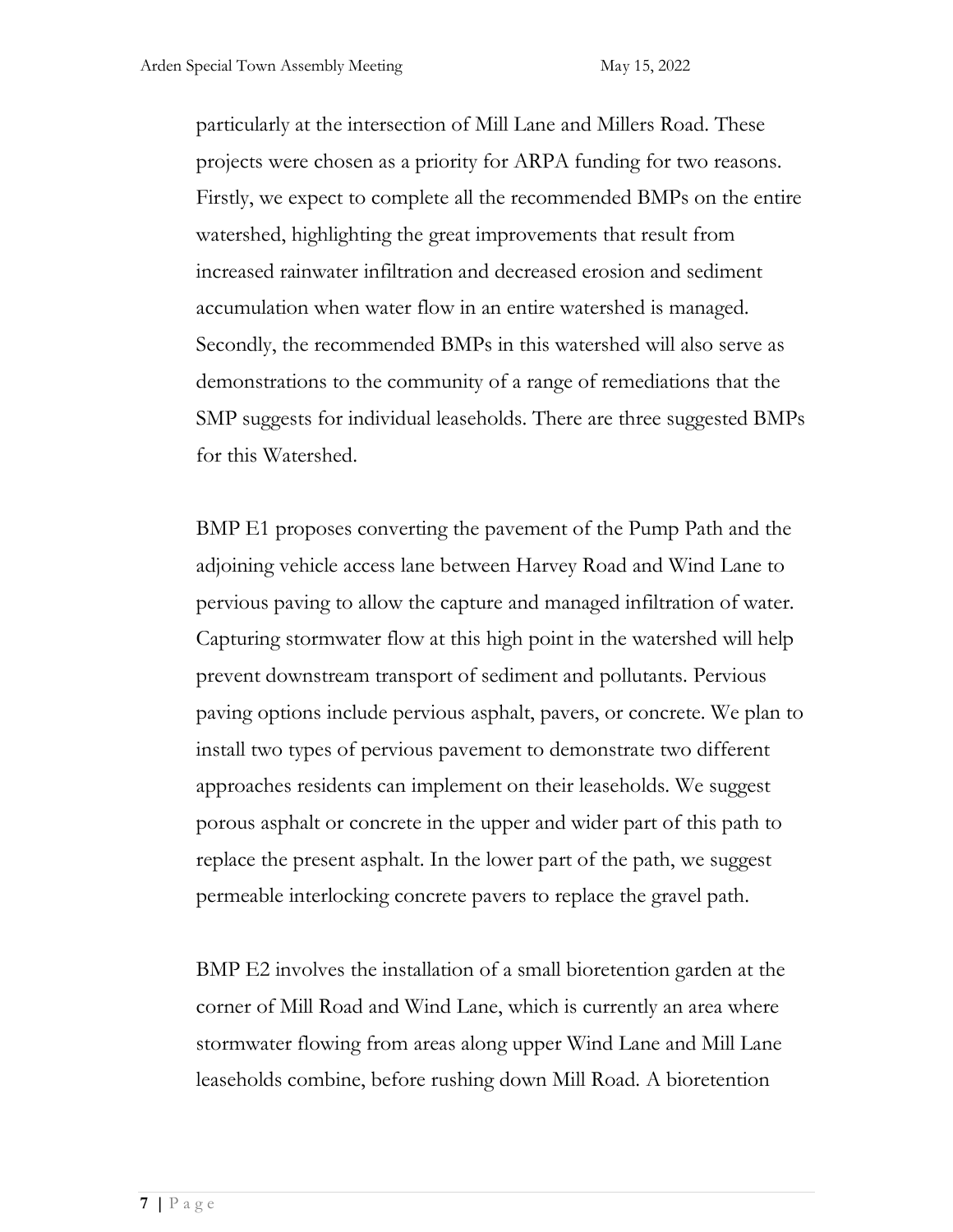garden at this location would benefit drainage by slowing the stormwater flows higher up in the watershed and allowing time for pollutants to settle out. This project also necessitates either installing a valley gutter or re-grading the intersections to channel water into the bioretention garden. Implementation of this BMP will increase infiltration of water and reduce sediment and pollutant runoff to Naaman's Creek.

BMP E3 consists of a larger bioretention garden located within the leaseholds between 2204 and 2212 Mill Road (leaseholder permission has been obtained for this project). An extension to the existing concrete gutter on the southeast side of Mill Road will also be needed to funnel stormwater into the bioretention garden and to carry overflow into the drainage system.

There are two distinct phases to the projects we are proposing. The first phase is the detailed engineering design and planning that will be required before we can apply for DNREC funds for the second phase, which is the installation phase. The two phases can be partially funded under different types of DNREC grants. Funding details and ARPA requests for the two phases are explained separately below.

## Engineering Planning and Design

We plan to submit a proposal for a DNREC Storm Water Management Planning Grant (SWMPG) for BMPs E1, E2 and E3 in July 2022 with funds expected to disburse at the end of 2022. We have been in contact with Jim Sullivan from DNREC who informed us that it is likely that this project will be funded, particularly given the previous completion of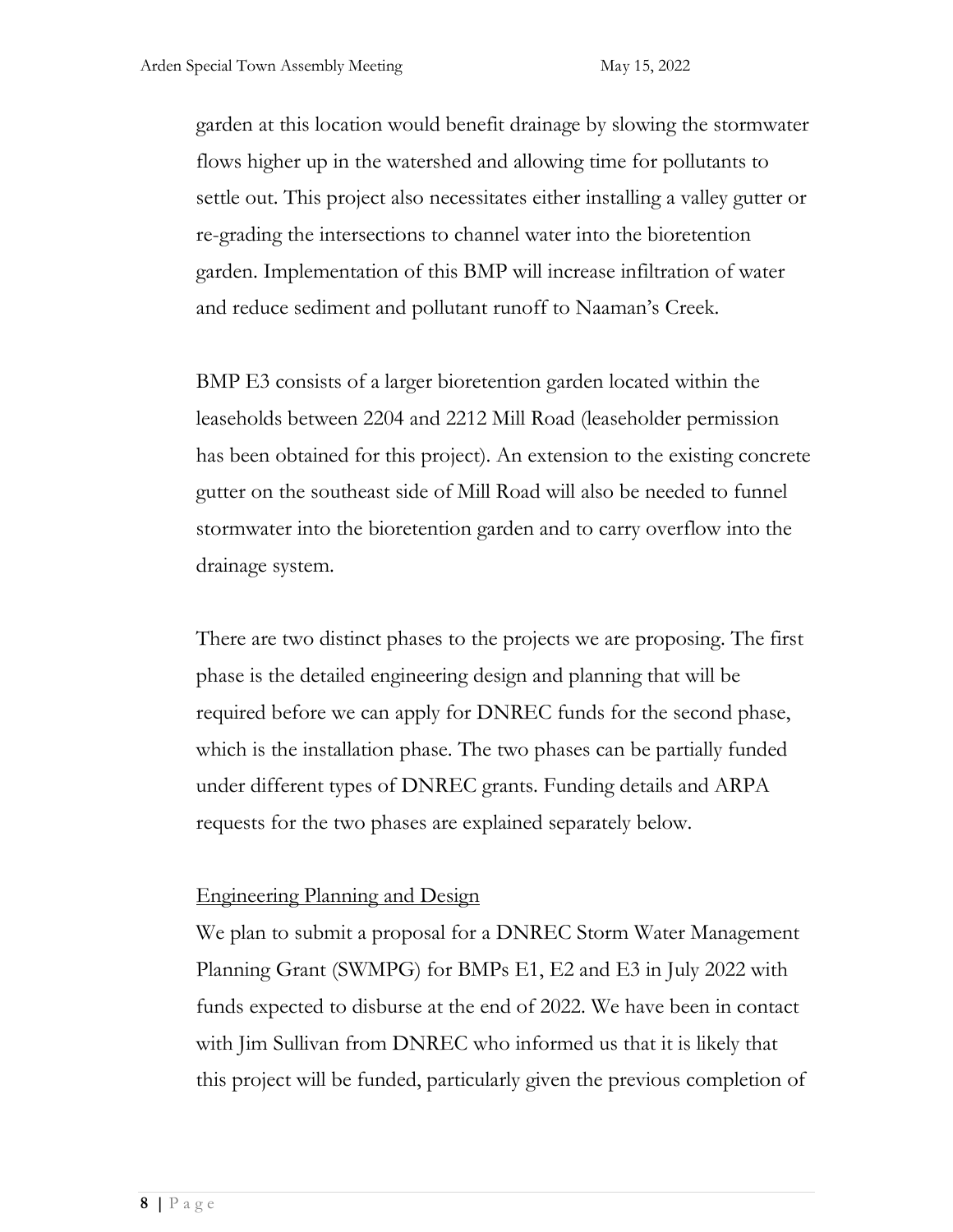the Stormwater Management Plan. The maximum grant award is \$50,000 but grant funds must be matched 1:1 with municipal funds. ARPA funds can be used as matching funds. We have requested bids for this work from ForeSite Associates, Carroll Engineering Corporation, Brightfields, Inc. and Straughan Environmental Services. ForeSite Associates quoted an estimated cost of \$62,500 for the engineering plans for all three BMPs. We met with a representative from Carroll Engineering Corp on Friday, April 15 and received a bid for \$14,000. The bid from Carroll Engineering, however, does not include all of the planning components that are required for the implementation of a BMP and the proposed plans would not be adequate to support a DNREC Implementation Grant (CWQIG). Brightfields, Inc. and Straughan Environmental Services did not respond to our request.

Because the estimate we received from ForeSite Associates (62,500) is the only estimate that includes all parts of the required planning phase, our proposal uses the ForeSite estimate for the request for ARPA funds. We will request in SWMPG funds. We are requesting ARPA funds to cover the \$31,250 match requirement. Therefore

## Implementation

We plan to submit two DNREC Community Water Quality Improvement Grant (CWQIG) proposals to defray the installation costs of the three BMPs in Watershed E. The maximum grant award for CWQIG is \$75,000 and there is no match requirement. However, the Village of Arden cannot receive funding independently under this grant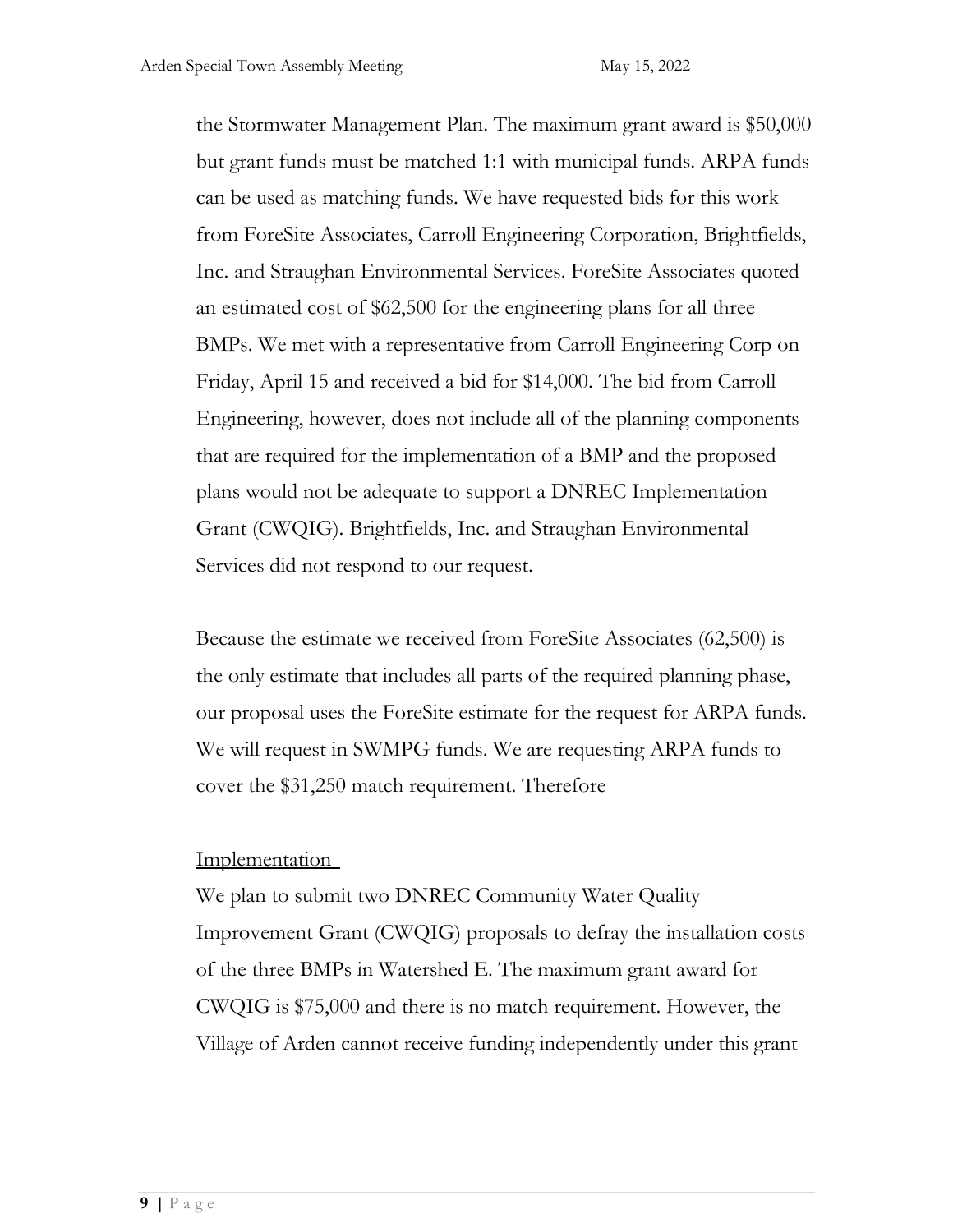mechanism; we must be sponsored by the New Castle Conservation District which charges a 10% administration fee.

The first CWQIG proposal that we plan to submit has a deadline of April 2023 with funds expected to disburse in July 2023. This proposal will request funding for the installation of BMP E1 and E2. We have bids for the installation of BMPs E1 and E2 from ForeSite Associates and Advanced Ecology, LLC that range from \$80,000 to \$93,800. Assuming 10% administration fee (NCCD) the estimates for installation of these two BMPs ranges from \$88,000 to \$103,180. The actual bidding process under a CWQIG will be done by NCCD, therefore we cannot give a definitive cost for the projects. For the purposes of this request for ARPA funds we are assuming that the final cost will be somewhere midway between the two estimates we received. This would place the cost of installation of these two BMPs at about \$95,590. Using this average, the **costs not covered by the maximum grant of \$75,000 is \$20,590 for which we are requesting ARPA funds.**

The second planned CWQIG proposal has a projected deadline of October 2023 with funds dispersing in early 2024. This proposal will request funding for the installation of BMP E3. We have bids for the installation of BMP E3 from ForeSite Associates and Advanced Ecology, LLC that range from \$100,000 to \$186,000. Assuming 10% administration fee (NCCD) the estimate for installation of these two BMPs ranges from \$110,000 to \$204,600. Again, because NCCD will handle the bids for this installation, we cannot give a definitive cost for the projects, For the purposes of this request for ARPA funds, we are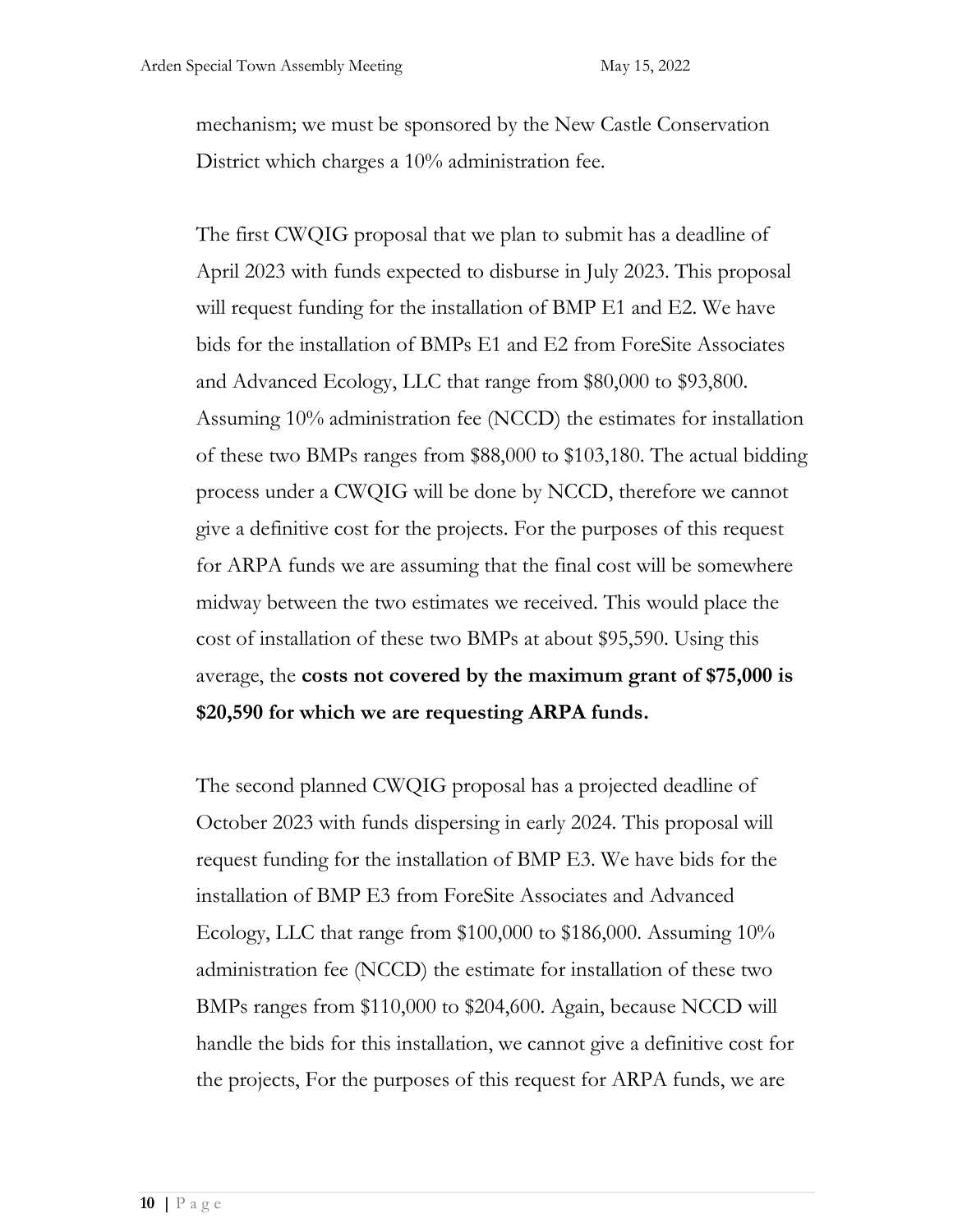assuming that the final cost will be somewhere midway between the two estimates we received. This would place the cost of installation of BMP E3 at around \$157,300. **The cost over available grant funds using this average is \$82,300 for which we are requesting ARPA funds.** We have been in contact with Kevin Donnelly from the NCCD concerning these projects and have been informed that the prospect for DNREC funding is very good.

In summary, the Civic and Forest Committees are requesting the following allocations from the ARPA funds

| Planning and Engineering Plan costs for BMPs E1, E2 and E3 | \$31,250  |
|------------------------------------------------------------|-----------|
| Installation Costs for BMPs E1 and E2                      | \$20,590  |
| Installation Costs for BMP E3                              | \$82,300  |
| TOTAL                                                      | \$134,140 |

It should be noted that all costs embedded in this proposal are preliminary estimates and that the availability and timing of disbursement for DNREC grant funds is subject to change. If any of the actual costs turn out to be greater than those estimated here, or if DNREC funds are not available, the Civic and Forest Committees could request the needed funds from the Vacant Housing Fund

PROJECT COSTS Planning Phase  $Bid #1$ Name of Contractor Foresite Associates, Inc.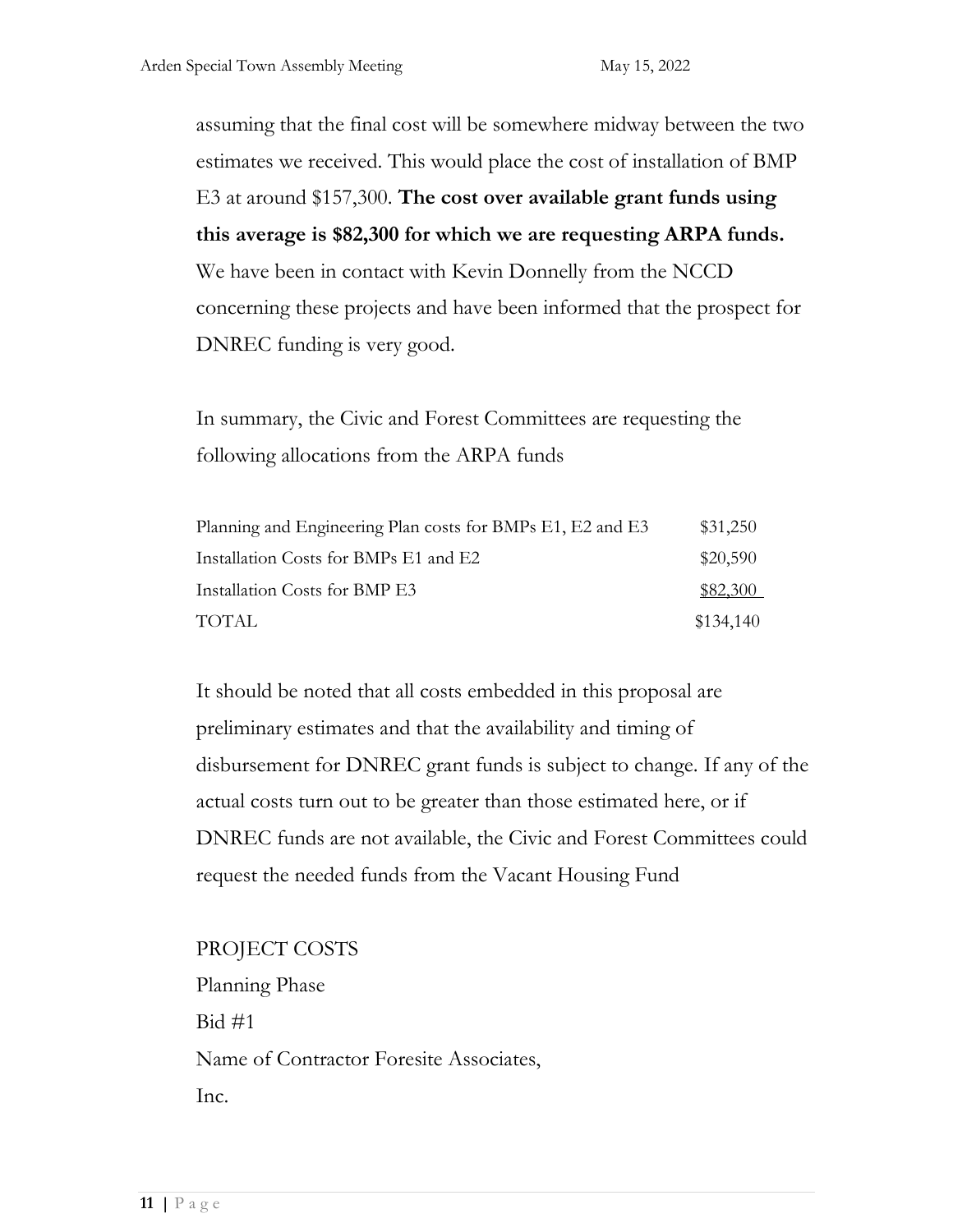#### Estimated Cost \$62,500

Pros & Cons of this Bid Pros:

Arden has completed several projects with this contractor and has been satisfied with the quality of all aspects of the work, both palling and execution. ForeSite Associates is highly recommended by both DNREC and NCCD. This is important because we will need to work closely with the two agencies to plan and execute these projects. The company shares Arden's concern for sound environmental management and has a progressive, forward-thinking approach to projects. Because ForeSite Associates prepared the village Storm Water Management Plan, they are familiar with the watersheds, the proposed project site and with logistical process in the village. This company can handle all aspects of the work, including grant writing. This company has written successful grants for the village in the past. They have been diligent not only in the completion of projects but also in educating village residents about the purpose and progress of projects

#### Bid #2

Name of Contractor Carroll Engineering, Inc

Estimated Cost \$14,000

Note that this bid does not include all of the planning components that are required for the implementation of a BMP and the proposed plans would not be adequate to support a DNREC Implementation Grant (CWQIG).

Pros & Cons of this Bid Pros:

Can handle all Engineering and Planning aspects of these projects.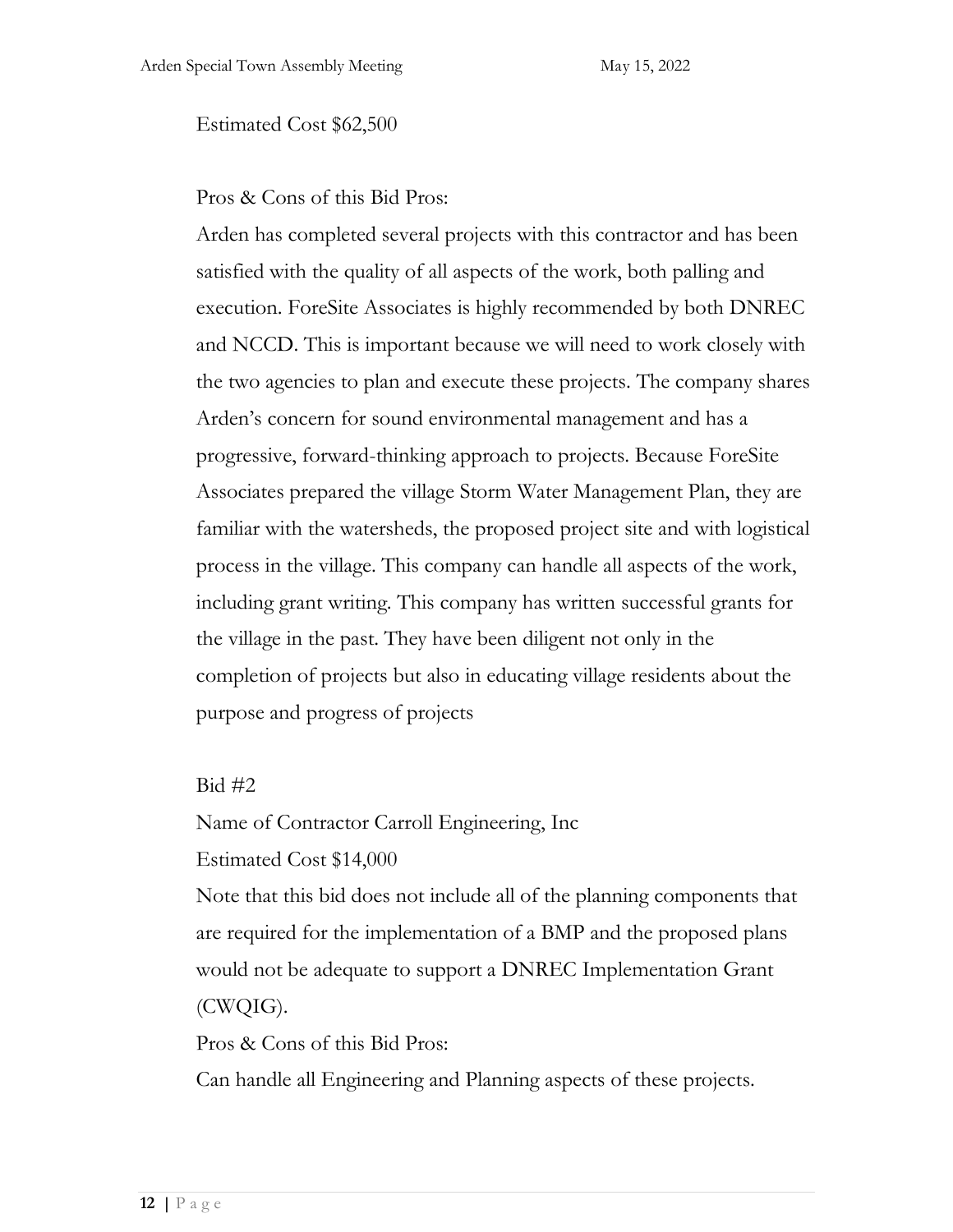#### VILLAGE OF ARDEN AMERICAN RESCUE PLAN

APPLICATION Cons: We have not worked with this company in the past and they do not project the same concern for larger environmental issues. The bid from this company does not cover all aspects of the required work. For example, it does not include construction drawing costs and costs for permitting and construction plan review

Installation Phase Bid #1 Name of Contractor ForeSite Associates, Inc. Estimated Cost \$279,800

#### Pros & Cons of this Bid

Arden has completed several projects with this contractor and has been satisfied with the quality of all aspects of the work, both palling and execution. ForeSite Associates is highly recommended by both DNREC and NCCD. This is important because we will need to work closely with the two agencies to plan and execute these projects. The company shares Arden's concern for sound environmental management and has a progressive, forward-thinking approach to projects. Because ForeSite Associates prepared the village Storm Water Management Plan, they are familiar with the watersheds, the proposed project site and with logistical process in the village. This company can handle all aspects of the work, including grant writing. This company has written successful grants for the village in the past. They have been diligent not only in the completion of projects but also in educating village residents about the purpose and progress of projects. Cons: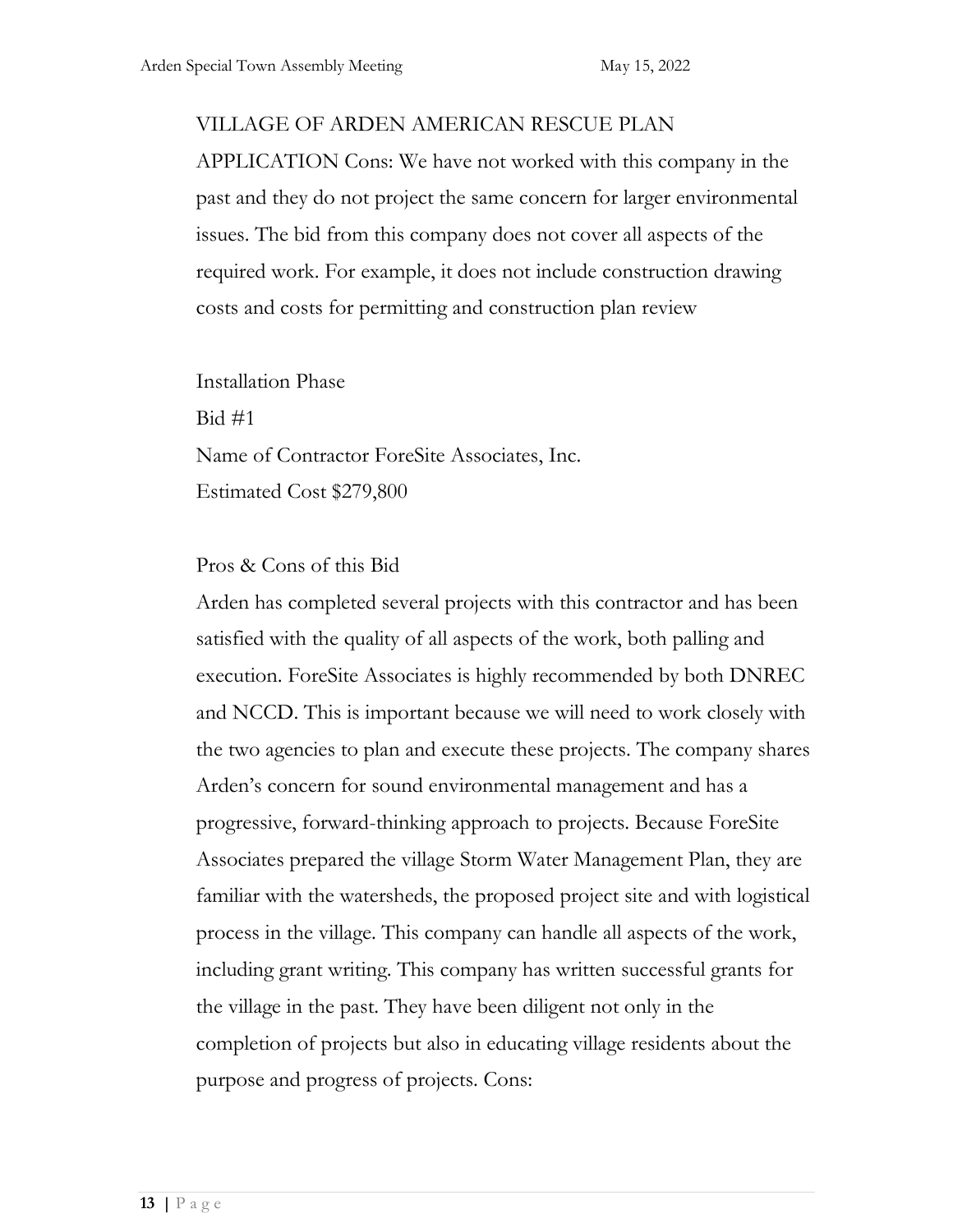Estimate is high compared to other estimates.

Bid #2 Name of Contractor Advanced Ecology LLC Estimated Cost \$180,000 Pros & Cons of this Bid Pros: low estimate; Representative was knowledgeable and willing to take on all three projects. Cons: This company does not do engineering design or grant writing. We do not know if the company is eligible for a bidding through NCCD.

What, if any, are the recurring maintenance costs for this project? Cleaning and maintenance of pervious paths and bioretention gardens and possibly the purchase of ground vacuum for pervious pavement.

Are there outside sources of funding expected for this project? If so, please describe below. Initial funding via DNREC SWMPG and CWQIG with possible additional funding through Municipal Street Aid

#### CONFLICT OF INTEREST

Please describe any potential conflict of interest here for the Project Administrators or the Contractors of this project. For more information use this link to Arden's

https://arden.delaware.gov/wpcontent/ardendocs/ConflictOfInterestP olicy.pd

B. Playground Climbers for Village Green and Sherwood Green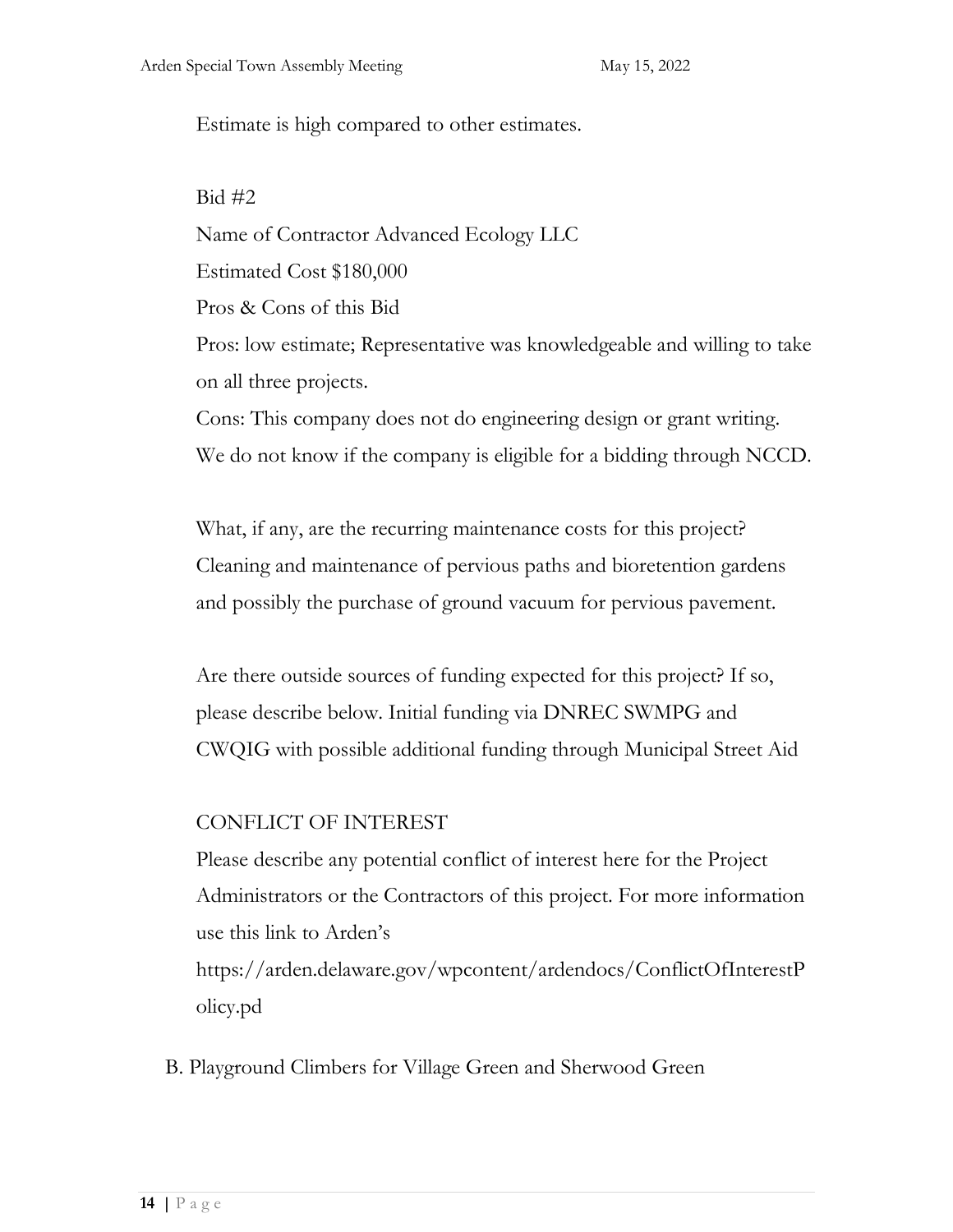#### PROPOSAL DESCRIPTION

Project Title: Install Playground Climber & Replace Existing Very Old Climber on Village Green

Project Summary: A climber is needed to replace the jungle gym on the Village Green, and the installed "Project Budget Cost" which includes installation would be less than \$15,000. It should be noted that the jungle gym presently installed is NOT "Safety Compliant" by current Playground Page 2 Safety Standards. This climber would be suitable for children ages 2 to 6 years in age, and it would have much more "play value" than the present climber. This climber would be our higher priority.

Full Project Description:

A climber would be installed on the Village Green, where it could be used heavily by Arden kids during ACRA in the summer. It should be noted that the jungle gym presently installed on the Village Green is NOT "Safety Compliant" by current Playground Safety Standards, and this would replace it. This climber would be suitable for children ages 3 to 12 years in age. This would be a wonderful, physically challenging addition to Arden's playgrounds.

In reviewing the ARPA requirements for allowable projects, improving playgrounds on our parks and outdoor places would encourage a healthy, childhood environment, and provide physical challenges and encourage outdoor play after being confined indoors most of the day because of the Pandemic. More challenging playground equipment will attract more families and children to Arden's outdoor spaces, while providing open areas where families and children can socialize is a safe,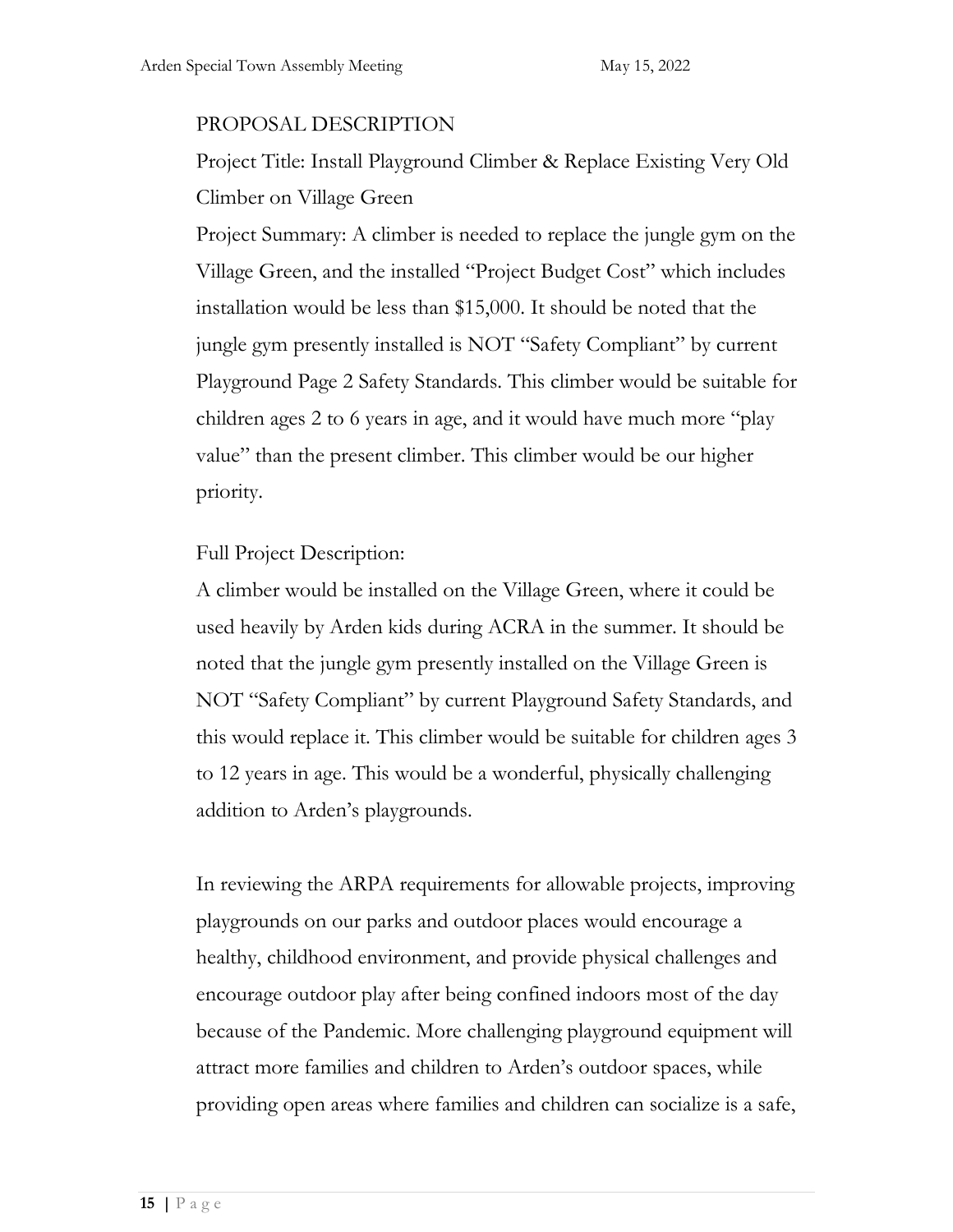socially distanced environment. The playgrounds can help can build stronger neighborhoods by providing inviting, safe, and challenging equipment for the children, and allow any accompanying parents to safely socialize

PROJECT COSTS  $Bid #1$ Name of Contractor Recreation Resource USA 503 N. Walnut Road Kennett Square, PA 1934

| <b>Estimated Cost Verve VI Arch</b> |             |
|-------------------------------------|-------------|
| Equipment                           | \$5,553.00  |
| Shipping                            | 572.00      |
| Installation                        | 6,335.00    |
| Surface $(25'x25'x10'')$            | 1,338.00    |
| Total                               | \$13,798.00 |

Pros & Cons of this Bid

This contractor is a very experienced, well-established installer of playground equipment in the Delaware Valley, and their work is excellent. Unfortunately, the costs of equipment installations has risen dramatically in recent years, so the installation costs might seem high.

## Bid #2

Name of Contractor Buzz Burger Inc 500 S Whitehorse Rd Phoenixville, PA 19460

| Verve VI Arch                         |             |
|---------------------------------------|-------------|
| Equipment                             | \$5,553.00  |
| Shipping                              | 572.00      |
| Installation                          | 2,600.00    |
| Surface + Delivery (20 $y^3$ surface) | 1,720.00    |
| Total                                 | \$10,445.00 |

Pros & Cons of this Bid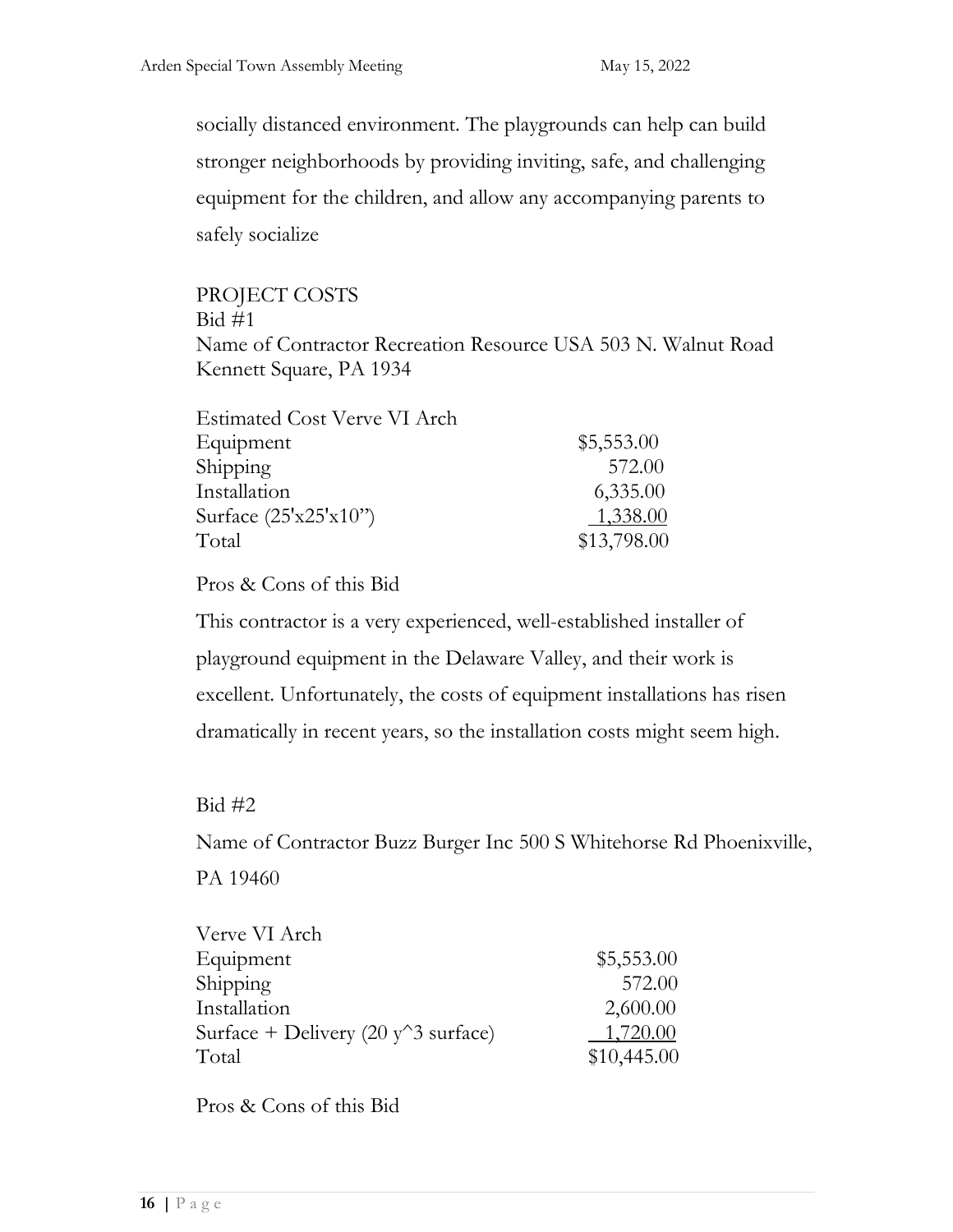This installer is also experience and well established. However, they do not sell equipment directly, so it must be purchased by the regional distributor which is Recreation Resource USA. This bid does not include any excavation as opposed to light excavation provided by the other installer.

What, if any, are the recurring maintenance costs for this project? No recurring maintenance costs, other than routine normal additions of playground mulch annually, and any minor repairs that might be needed. Are there outside sources of funding expected for this project? If so, please describe below. None

## CONFLICT OF INTEREST

No known Conflicts of Interest

C. BWVC Sewer System

Project Title: BWVC Sewer Replacement Project Summary: The work to the BWVC will consist of evaluation of sewer system to determine routing of sewer pipe, its existing condition, installation of interior and exterior cleanouts, and possible replacement of soil pipe. The work will be performed in stages to minimize disrupting building schedule.

Full Project Description:

Describe your project in detail. Why is this project important to the community? Attach more descriptive information to the end of this proposal as needed. The wastewater system of this vital community center has experienced frequent blockages, especially during periods of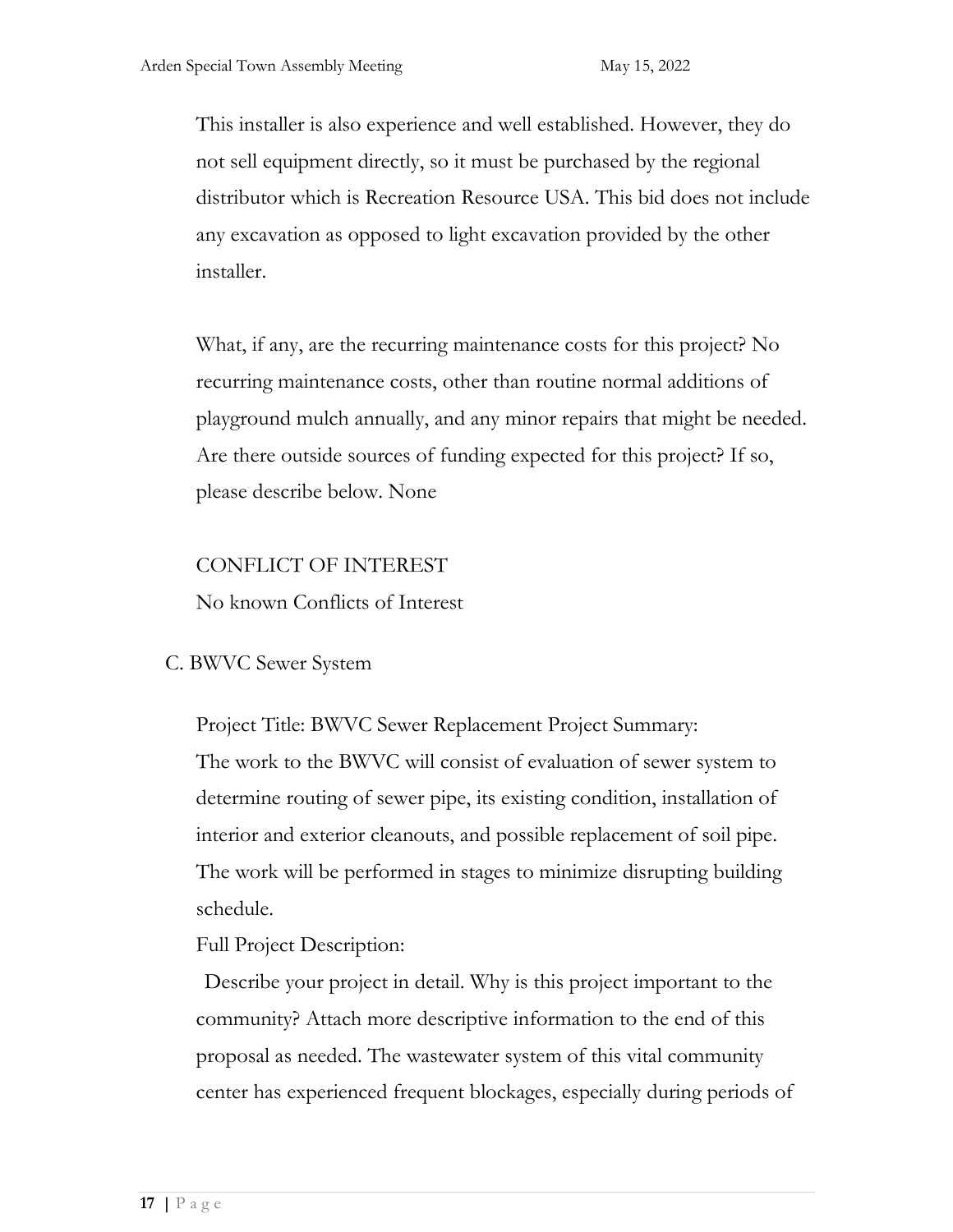high use; and regrettably often during public events such as the Arden Fair. There have been repeated attempts to address these issues with frequent rodding and camera inspection processes. These have been labor and cost intensive but have been not resulted in a resolution to the issue(s). We feel it is important for the Buzz Ware Village Center to be able to offer a safe and functional space for use by the community and other users. It is a charter of the Buzz to become a self-supporting, revenue generating facility for the village. We, as a committee, have been energetically working towards this goal. To continue to be an attractive venue for community events, event rentals and ongoing yearly rentals, this work needs to be completed so that we can confidently market a safe and fully functional venue. Refer to "PLAN"

Phase 1 - Inspection and Evaluation Task 1 – Use a sewer inspection camera to inspect entire length of sewer to the street main. Measure and record all elbows, tie-ins, obstructions, roots and street outlet. A written record of this inspection shall be submitted to building management. Use a sewer inspection camera to observe possible flow of water from a possible tie-in at "A". A written record of this inspection shall be submitted to building management.

Phase 2 – Install new sewer Excavate rear right side of property to expose existing cast-iron sewer service at building. Macam will be sawcut. Adjust course of sewer line and move to the right side of tree line (facing front of property existing sewer line runs directly underneath trees, line will be moved approximately 10 feet further to the right side). Angle excavation area back towards path of existing sewer and reconnect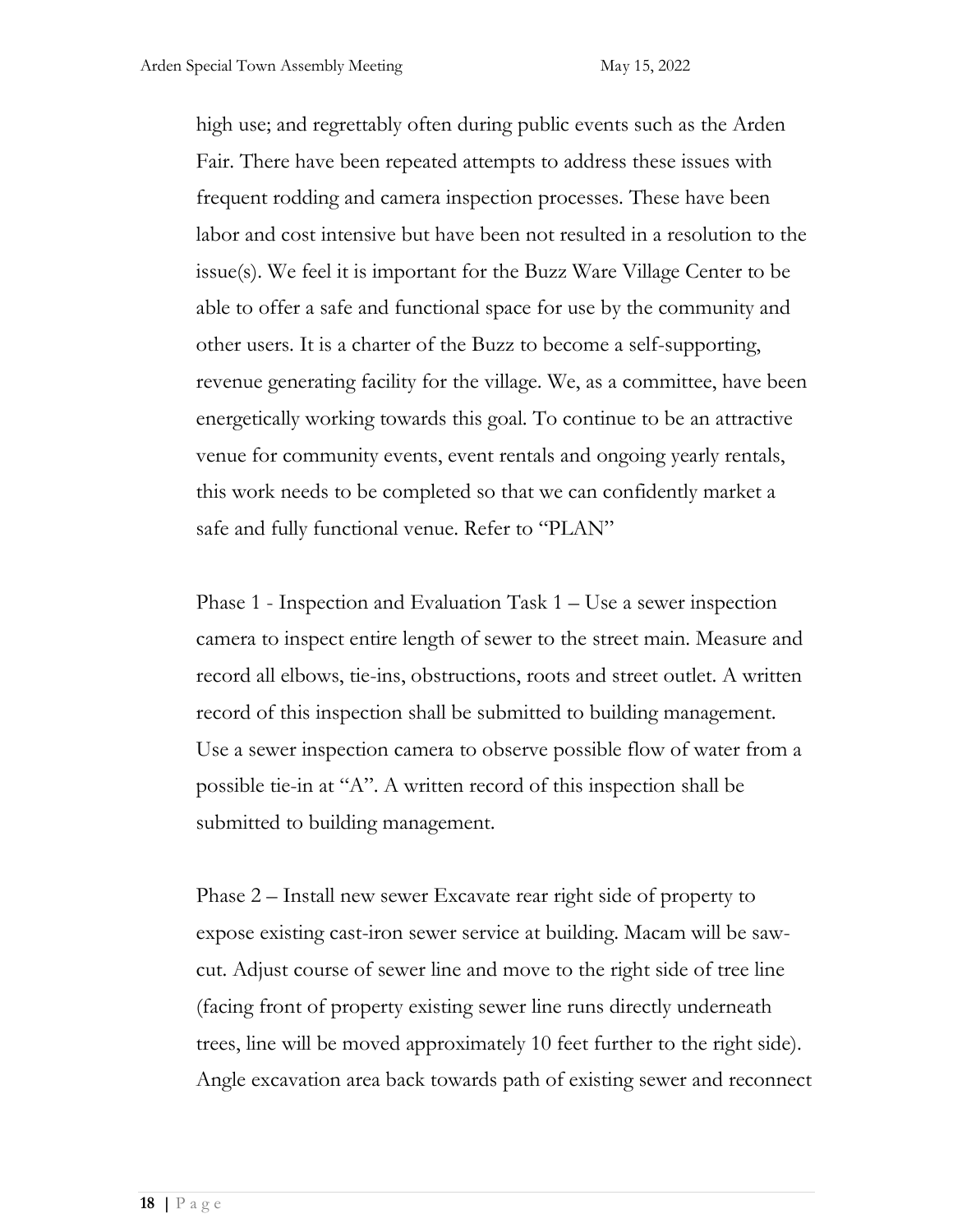to New Castle County lateral in same location as current line. Cleanouts will be installed every 100 feet and in any directional change areas as required by code. Property will be backfilled and tamped. Grass seed/finish work by Others.

Phase 3 -- Grass area to be reseeded and macadam surface to be patched.

#### PROJECT COSTS

Bid #1

Name of Contractor Jordan Plumbing LLC, Wilmington, DE Dave Jordan Master Plumber Lic. PL-0002681

Estimated Cost \$10,700 See attachments Jordan Plumbing 1,2 and Rev1

Pros & Cons of this Bid

This contractor is located within a 15-minute drive from the BWVC and has professional relationships that are known to the administrator of this project. Few "exclusions" or potential cost increases were noted.

Bid #2

Name of Contractor: The Plumber Inc., Smyrna, DE James Catts Master Plumber Lic. PL-0000945 Estimated Cost \$9,980 See attachment Catts Plumbing Estimate EST0112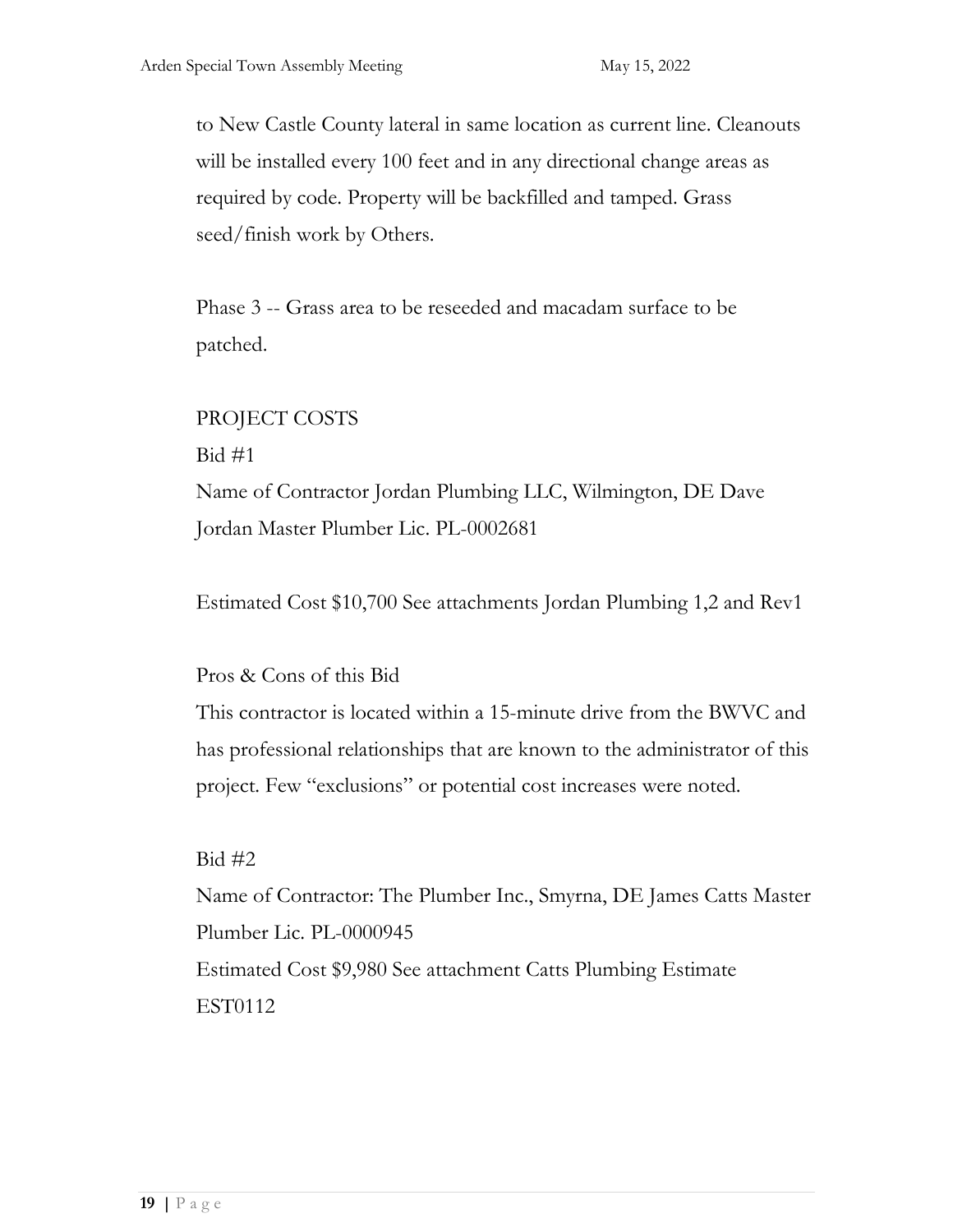#### Pros & Cons of this Bid

This contractor is located within a 50-minute drive from the BWVC and is less likely to be a useful resource in ongoing maintenance of the plumbing system of the building. Exclusions of work not covered and potential cost increases were noted.

Bid #3 (optional) Name of Contractor This "Bid" represents estimated costs of reseeding the grass areas and macadam repair. Estimated Cost \$4,000 Pros & Cons of this Bid Project Costs Summary: Sewer survey, excavation, replacement and refill \$10,700 Repair of macadam and reseeding 4,000 Contingency for excavation  $1,300$ Total Budget \$16,000.

#### D. Arden Craft Shop Museum Website

For The Museum & Archives Committee of the Ardens: Lisa Mullinax, Chair Barbara Macklem, Arden Representative Vicki Scott, Volunteer

What We Do and How We Do It • The Mission of the Museum and Archives Committee of the Ardens is to collect and exhibit materials & artifacts related to The Ardens. The Collection is stored and exhibited at the Arden Craft Shop Museum. • Our audience: Past and present residents of the Ardens, researchers and historians, educators and students, visitors from around the world. • Organization: • Arden Craft Shop Museum Inc., a 501(c)(3)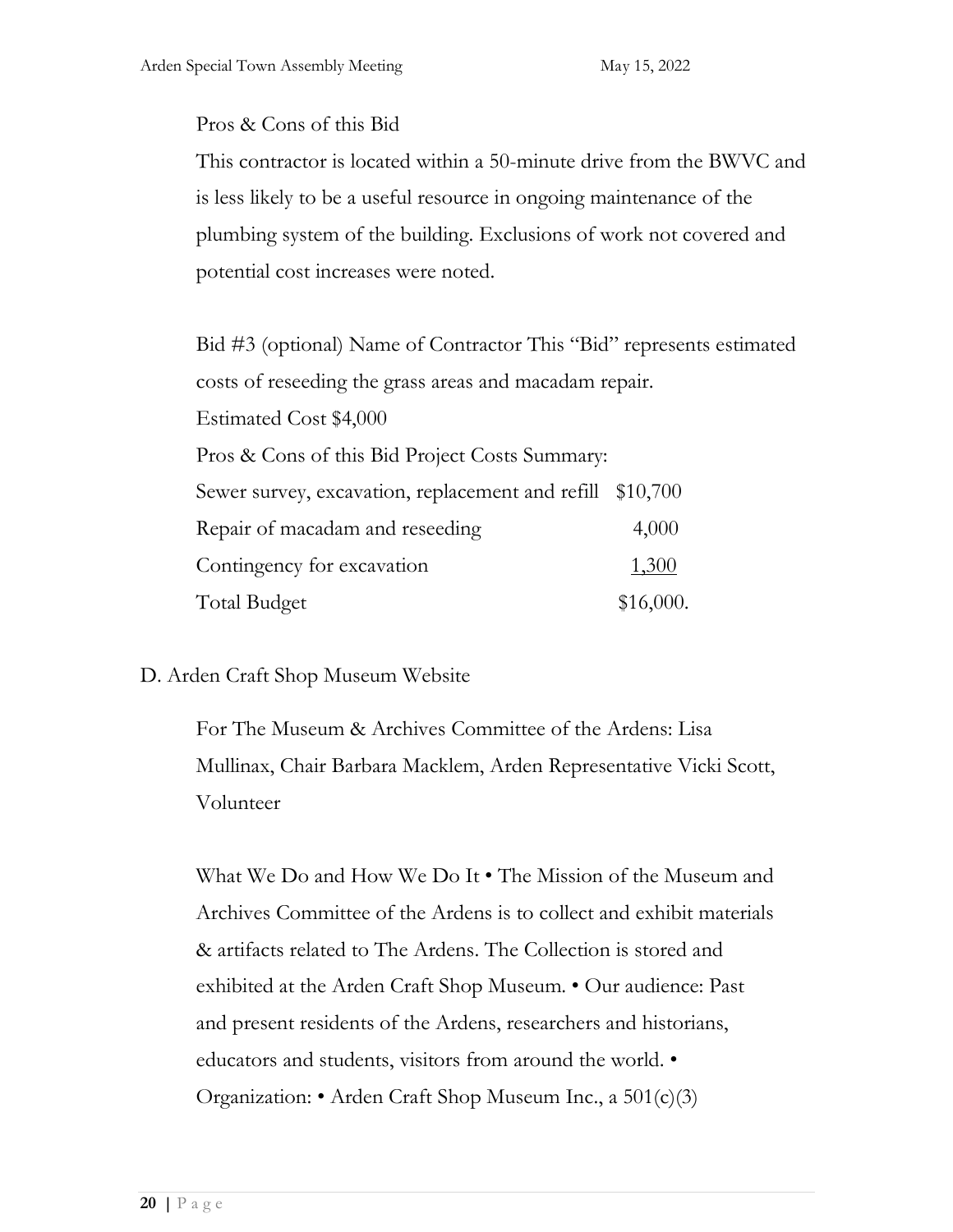corporation comprising all voting-eligible Ardens residents, is responsible for the building. • The Museum & Archives Committee, consisting of elected members of all three Villages, is responsible for maintaining and exhibiting the collection. • Funding: Volunteers manage operations—cataloging and preserving the collection, mounting exhibits, programming—within a small budget. Revenue sources are donations from the Villages plus additional revenue from donations, sales and grants. Our annual giving campaign pays for our part-time curator.

The Impact of 2020 COVID Restrictions • For 5 months in 2020, the Museum was closed to in-person visits. • Community outreach activities—such as a program for ACRA, the annual Shakespeare exhibit, the Holiday Shop and the Arden Fair day opening—were cancelled. • We reopened for limited visitors with state-mandated protocols (masking, extensive sanitizing, advance reservations, etc.)

Not being open hurt us…

|                           | 2019    | 2020  | Difference |
|---------------------------|---------|-------|------------|
| In-person visits          | 582     | 160   | $-72\%$    |
| In-person donations       | \$472   | \$88  | $-81\%$    |
| In-person sales           | \$1,568 | \$875 | $-44\%$    |
| In-person volunteer hours | 950     | 550   | -42        |

… but interest and support remained high:

• Donations through our fall giving mailing remained steady from 2019 to 2020, even though we did not have an in-person exhibit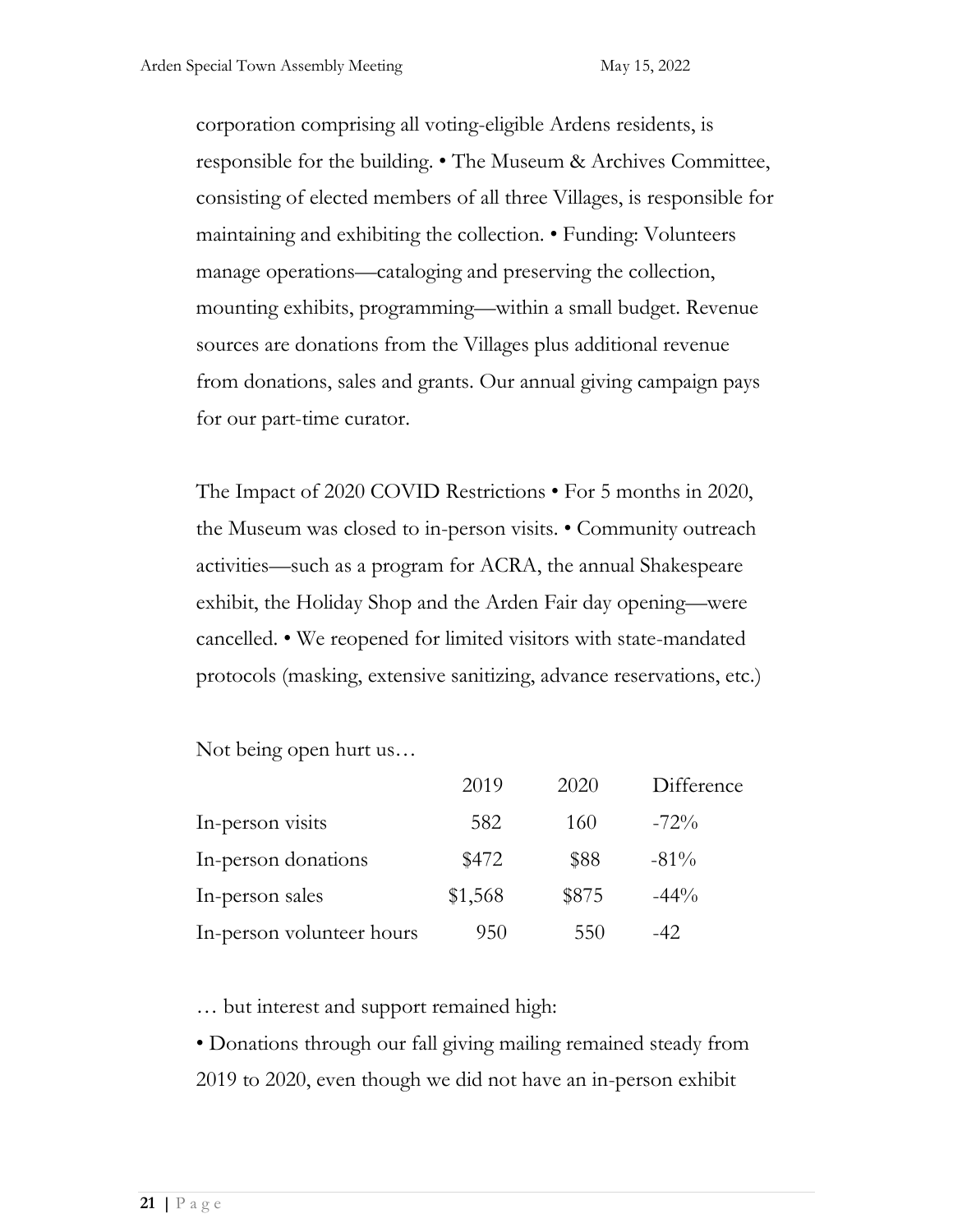opening.

• There was good engagement on our social media posts and our online photo collection.

• We continued to field inquiries from researchers and tour requests, even though they could not visit us in person.

Much of this interest drove people to our website, ardencraftshopmuseum.com. Its limitations were exposed.

## **5.0** Voting

**6.0** Awarding of Funds

| Column1                               | Column <sub>2</sub>                   | Column3            | Column4                                                |
|---------------------------------------|---------------------------------------|--------------------|--------------------------------------------------------|
| ARPA Proposals -- in order of<br>cost |                                       |                    | <b>VOTE</b>                                            |
|                                       |                                       |                    |                                                        |
| Proposal Name                         |                                       | Estimated<br>Costs | Rank Approval<br>$0$ to $4$<br>(4 is highest approval) |
|                                       |                                       |                    |                                                        |
| A.                                    | <b>Storm Water Management</b>         | \$134,140          | 185                                                    |
| <b>B.</b>                             | Playground Equipment - Sherwood Green | \$14,000           | 132                                                    |
| C.                                    | Playground Equipment -Arden Green     | \$50,000           | 94                                                     |
| D.                                    | <b>BWVC Sewer System</b>              | \$16,000           | 194                                                    |
| E.                                    | Arden Craft Shop Museum Website       | \$15,000           | 152                                                    |
|                                       |                                       |                    |                                                        |
| Total requests                        |                                       | \$214,400          |                                                        |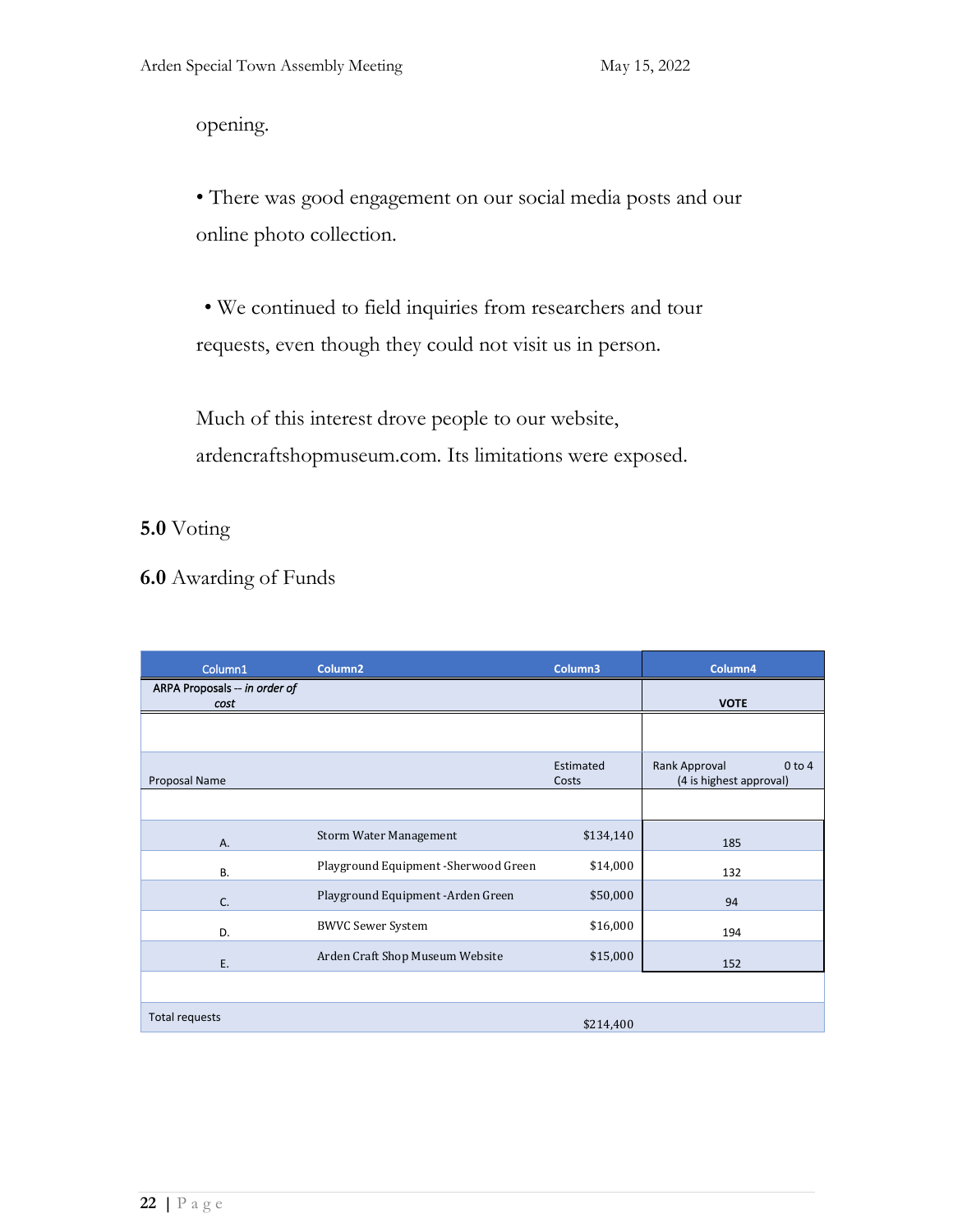## **7.0 Motion to Adjourn**

Respectfully submitted, Elizabeth Resko, Town of Arden Secretary

All are welcome hither

Please note: Those attending Town Meetings are eligible to vote who are 18

years of age, or older.

Attachments Follow next page